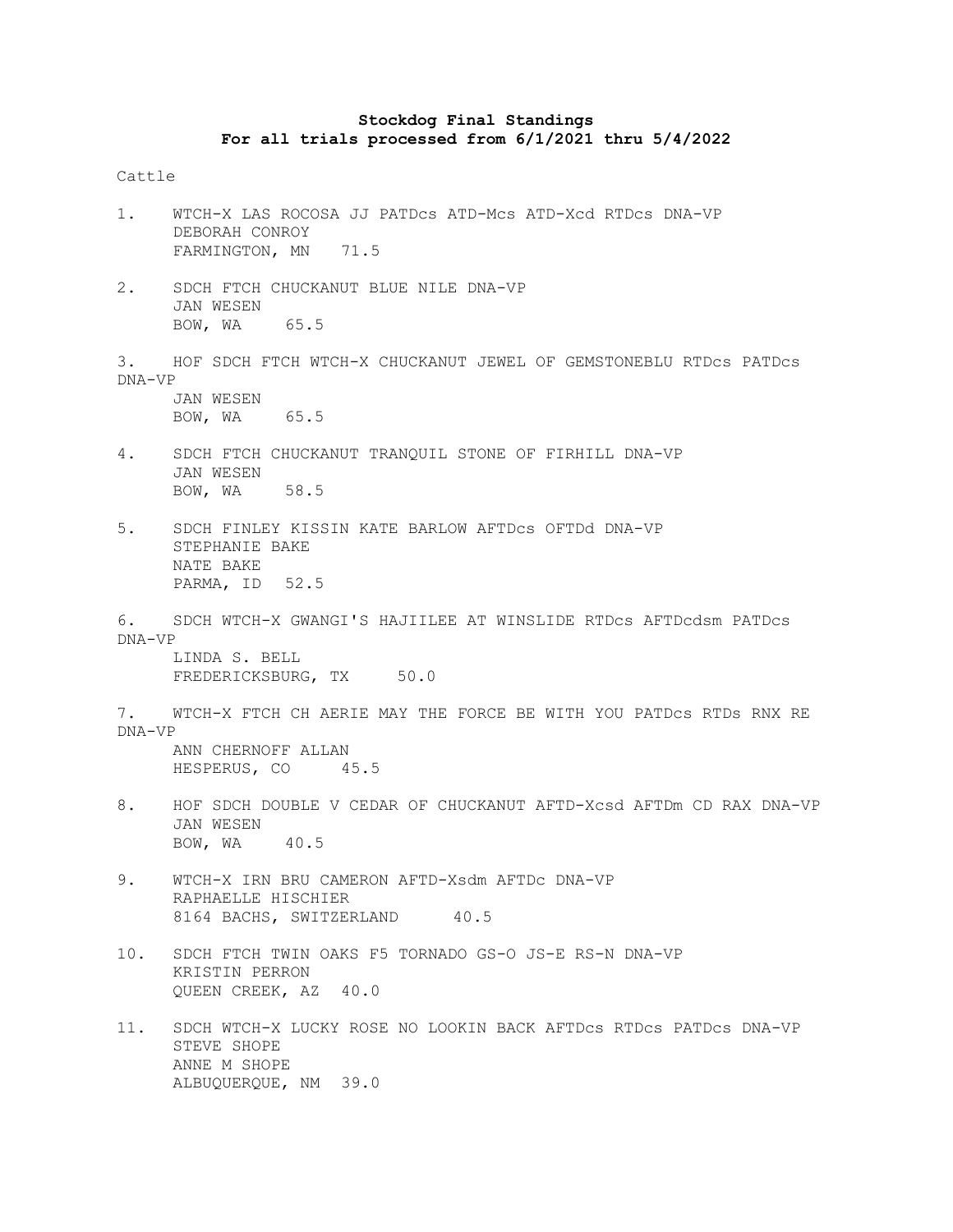- 12. WTCH-X AMISTAD'S POWER STROKE OFTDcs DNA-CP BARB MOE BOZEMAN, MT 38.5
- 13. SDCH FTCH STARN LEGENDS UNSTOPPABLE RNX RAX MEGAN SIMS KENNEDY DAWNA SIMS DEWEY, AZ 38.0
- 14. SDCH FTCH PSR NO FEAR RNX DNA-VP DAWNA SIMS MEGAN SIMS KENNEDY , UNITED STATES 34.5
- 15. WTCH-X DOC PIEPERS HALCON ATIGRADO AFTDcsd OFTDm DNA-VP KAY PIEPER 51371 LEVERKVSEN, GERMANY 33.5
- 16. SDCH WTCH-X DA IMA LITTLE PRICKLY RTDcs PATDcs AFTDcs DNA-VP JOY HALL HEMPSTEAD, TX 32.5
- 17. SDCH BAKE'S BABY BOY BOSS AFTDcs DNA-VP NATE BAKE PARMA, ID 32.0
- 18. WTCH-X VBS MR. GUS PATDc AFTDcsdm RTDcs DNA-VP REGINA BURES LOVETTSVILLE, VA 31.0
- 19. WTCH-M K-J KYOTIKALI PATDcs AFTDcsd RTDcs DNA-VP TINA BLASDELL PAYETTE, ID 30.5
- 20. SDCH ARTIZEN RIDE SHOTGUN 4 THE BRAND AFTDcsdm DIANE PRATHER TULAROSA, NM 30.0
- 21. WTCH-M JUSTUS SOUTHPAW RAISIN CAIN PATDcs ATD-Xsd AFTDcs OFTDdm RTDcs RN DNA-VP JACQUELINE TINKER FROST, TX 30.0
- 22. WTCH TWIN OAKS GODDESS OF NIGHT PATDcs ATD-Xd AFTD-Xs AFTDcdm RTDcs DNA-VP KRISTIN PERRON QUEEN CREEK, AZ 28.0
- 23. SDCH WESTWIND FIRST CHOICE ELEANOR OF SCOTLAND AFTDcsm OFTDd MELINDA GARDNER BURSON, CA 25.5
- 24. WTCH-X S BAR L AMERICAN SPIRIT AFTD-Xs AFTDm OFTDc NICOLE KNOR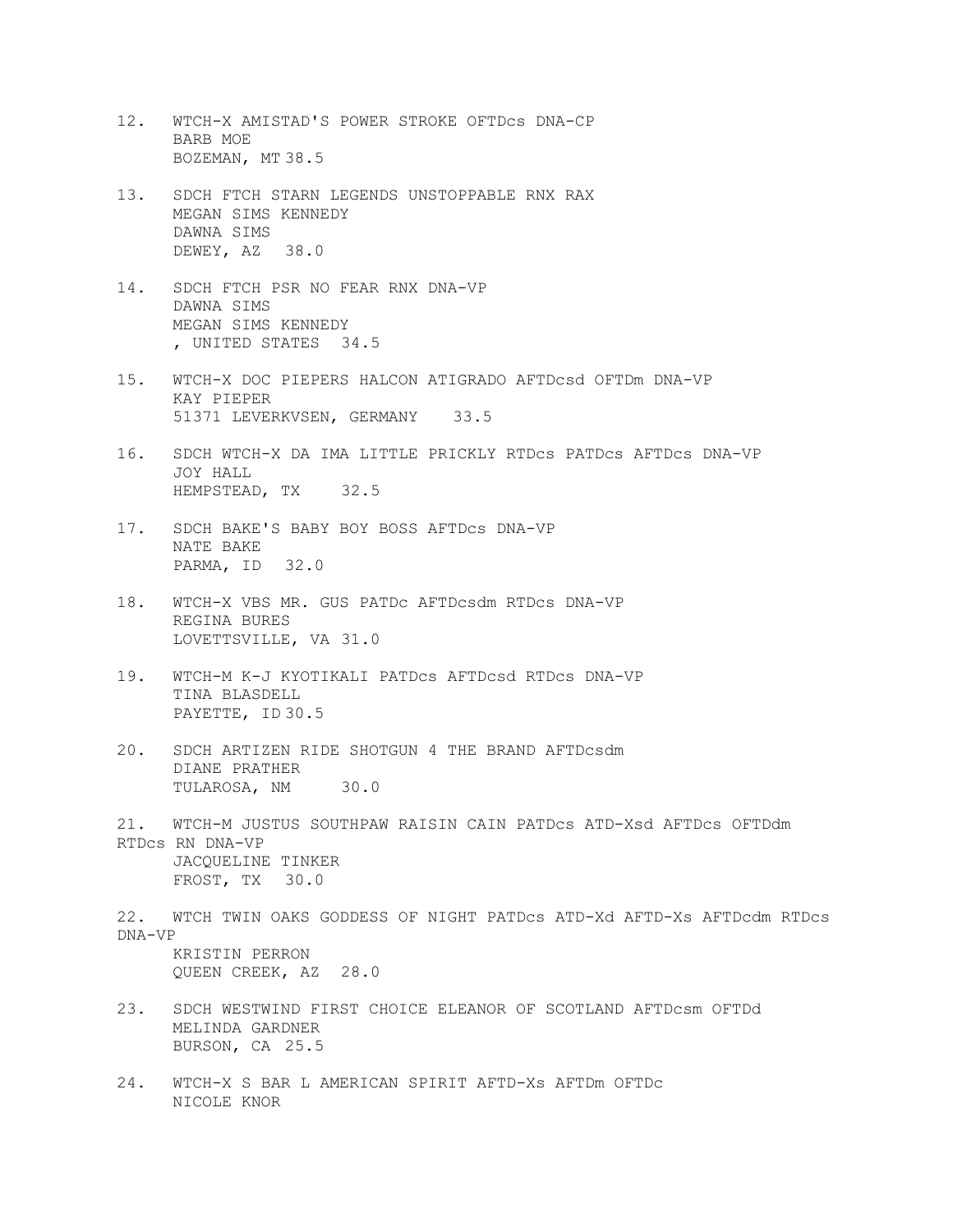88045 FRIEDRICHSHAFEN, GERMANY 25.0

- 25. WTCH-X DOC PIEPERS HIJA DEL CORTADOR AFTD-Xsdm AFTDc DNA-VP KAY PIEPER 51371 LEVERKVSEN, GERMANY 24.5
- 26. SDCH WTCH-X FTCH COOSAWATTEE HELP ON THE WAY PATDcs RTDcs DNA-VP WILLIAM D. MIDDLETON FINCASTLE, VA 24.0
- 27. WTCH OSA THE RIGHT CROSS PATDs PAULA M. REKOW EMMETT, ID 23.5
- 28. WTCH FTCH COOPERVILLES LITTLE BOY BLEW BY YOU PATDc ATD-Md RTDcs DNA-VP

ISAAC ANDERSON GULFPORT, MS 22.5

- 29. WTCH-X BJM SLYGUSS'S DARKSIDE AFTDcs DNA-VP LEROY J. MCKAY FRENCHTOWN, MT 21.5
- 30. SDCH FTCH WTCH-X RANAHANS TRIPLE CROWN PATDcs RD RTDcs DNA-VP TRICIA ALEXANDER KING CITY, CA 20.0
- 31. WTCH LUCKY ROSE NO REGRETS ATD-Xd LISA LOWERY FORT PIERCE, FL 19.5
- 32. SDCH WTCH-X SLIDING S LAST OF THE FURYANS AFTDcs RTDcs PATDcs DNA-VP DANIEL SANDERSON QUEEN CREEK, AZ 18.0
- 33. SDCH ARTIZEN BLUE CHIP ZIA AFTD-Xcs DNA-VP KAREN BRINDLE QUILCENE, WA 17.5
- 34. SDCH WTCH-X BERET'S MOUZER RTDcs OFTDd PATDcs AFTDcs DNA-VP JUDY DESHAZO WALLER, TX 17.0
- 35. ATCH SDCH WTCH-X BROOKWOOD'S SHENANIGANS CD RTDcs AFTDcdsm PATDcs GV-E-SP RNX RAX DNA-VP CAROL LANDRY ARTHUR LANDRY CANTERBURY, NH 15.5
- 36. WTCH GRACEWAY BOBBI'N FOR FLINT OFTDcsdm RTDcs JANE BRADLEY GRIFFIN, GA 15.5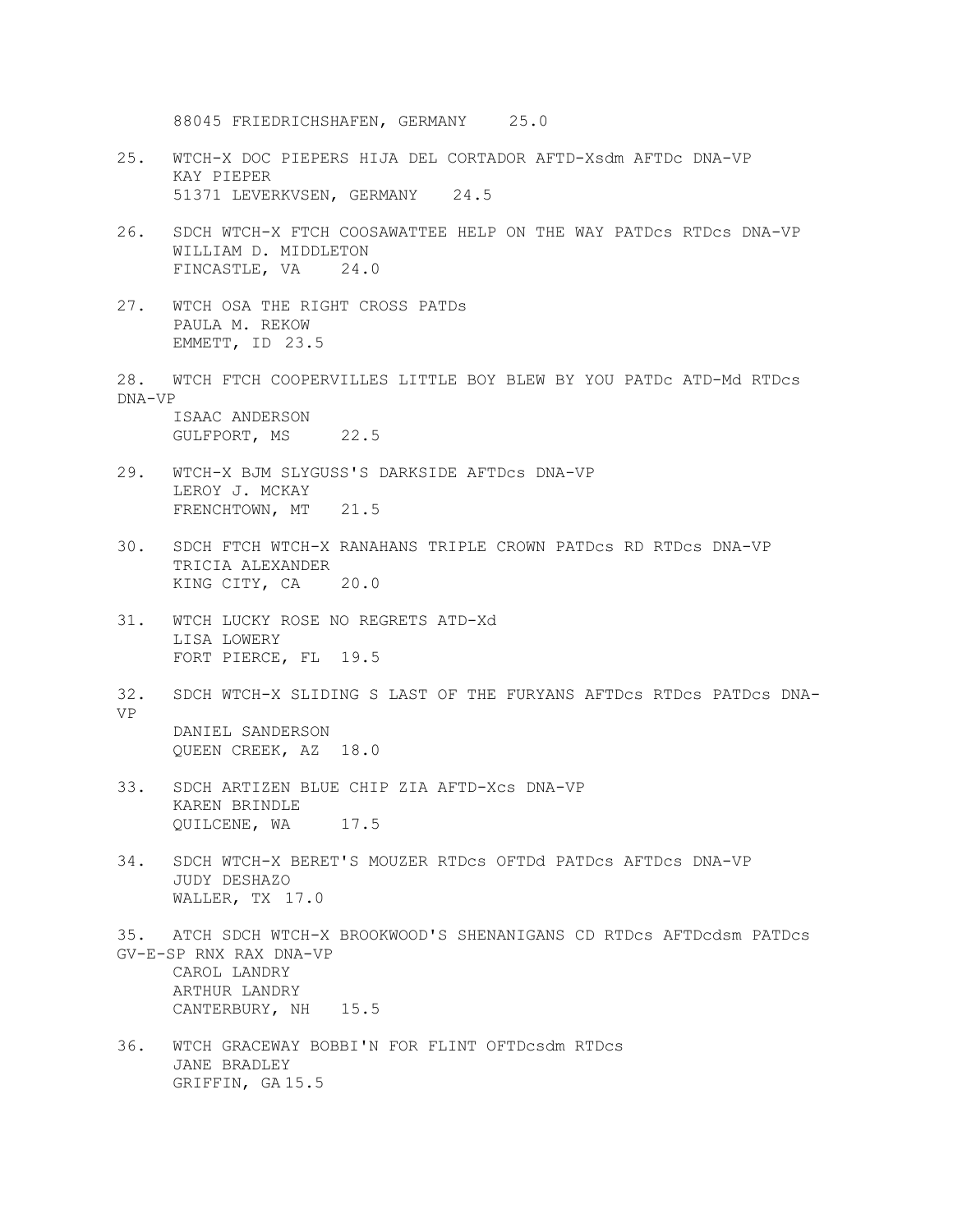- 37. WTCH TWIN OAKS SCOUTS OUT OFTDsd DNA-VP DONNA L MARSH NORTH VERNON, IN 15.0
- 38. WTCH BROOKWOOD'S FETCH 'EM TO ME OFTDd GS-E JS-O RS-O ARTHUR LANDRY CAROL LANDRY CANTERBURY, NH 14.5
- 39. WTCH MAKIN'8 WHATTA HOOT PATDc DNA-VP TENLEY DEXTER COLUMBIA, KY 14.0
- 40. WTCH BAKES ROYAL KHALEESI AFTDcs RTDcs DNA-VP STEPHANIE BAKE NATE BAKE PARMA, ID 13.5
- 41. WTCH-M DEJAVU'S WHERE EAGLES DARE PATDcs ATD-Xsd AFTDcsdm RTDcs GS-N JS-E RS-N DNA-VP DIANE SOBEL-MEYER CHUCKEY, TN 12.5
- 42. WTCH TRIANGLE X 2-BIT COWDOG OFTDcs NORMAN A PARRISH BLUE RIDGE, TX 12.5
- 43. WTCH FTCH OLD MILL'S DIAMOND DEETS AT COOSAWATTEE RD ATD-Xs ATD-Mc RTDs DNA-VP LESLIE WHITE JULIETTE, GA 12.0
- 44. WTCH BR CARROLL'S DARK ANGEL VIN RTDcs DNA-VP BILLIE RICHARDSON OKOTOKS, AB T1S 1Z6, CANADA 11.0
- 45. ATCH SPCH PCH WTCH RTCH BUCCANEER'S MARY READ PATDcs ODX ATD-Ms ATD-Xs JS-E-SP RTX ELIZABETH A MACLEHOSE MARENGO, OH 10.5
- 46. WTCH MAKIN'8 OUTTA DA BLUE PATDcs DNA-VP TENLEY DEXTER COLUMBIA, KY 10.5
- 47. WTCH DEJAVU J BAR D STRYKER "JAKE" PATDs DNA-VP JERRY ROWE SHARON ROWE OSBORNE, KS 10.0
- 48. WTCH FINLEY QUE GONE ROGUE OFTDcs NATE BAKE STEPHANIE BAKE PARMA, ID 10.0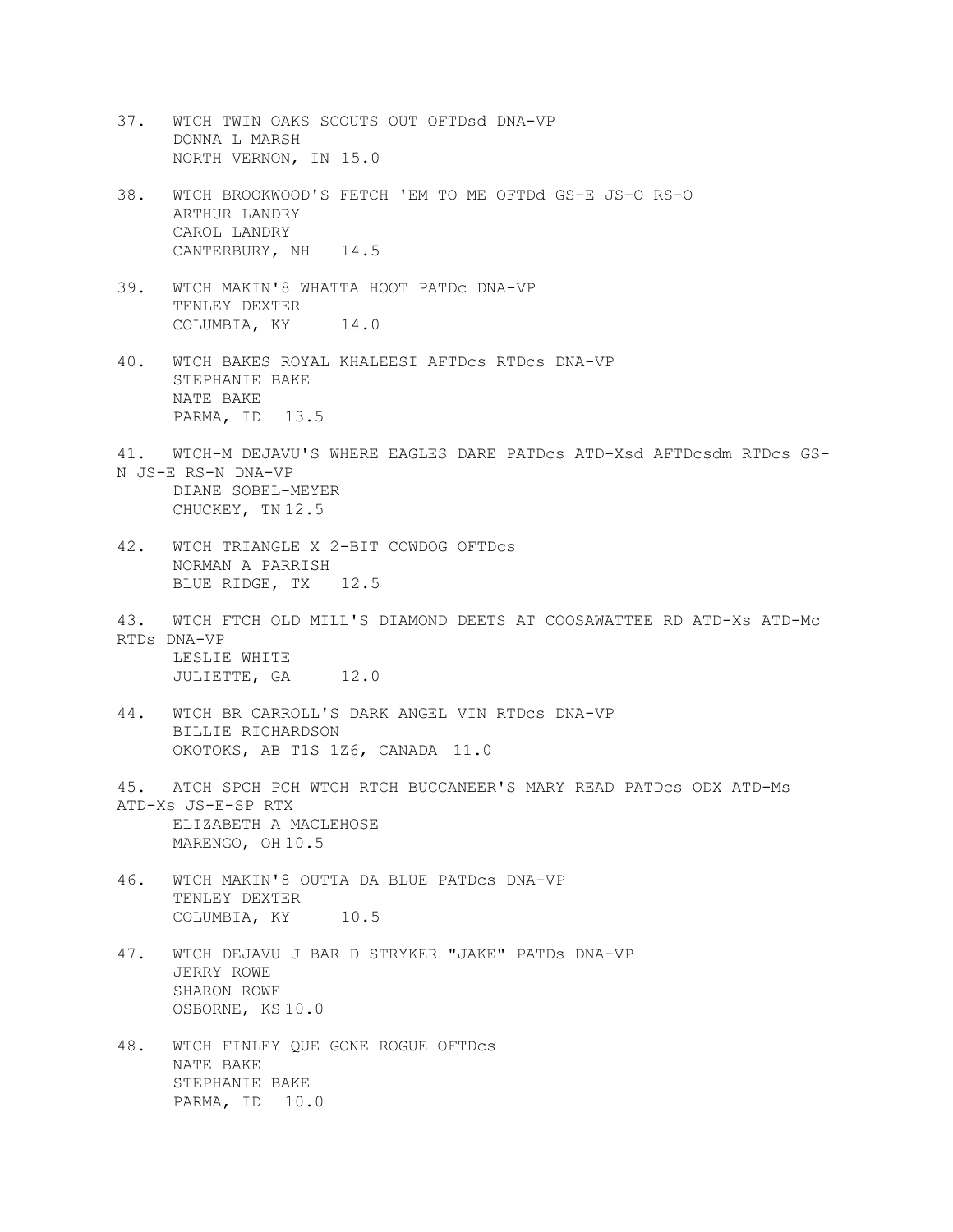- 49. WTCH KG VEST'S BEN OFTDdsm RTDc DNA-VP LISA L KING EDDYVILLE, IA 10.0
- 50. WTCH SLIDING S RIDING SHOTGUN OFTDcsd DNA-CP SUSAN SEVERNS KENNETH SEVERNS CALDWELL, ID 9.0
- 51. WTCH-M BLACK BIRCH FARM THE KIPSTER PATDcs ATD-Xsd RTDcs DIANE F MENARD MORRISTON, FL 8.5
- 52. WTCH LUCKY ROSE ANNIE UP DEBRAH ROSENGLICK MALABAR, FL 8.5
- 53. SDCH FTCH RTCH MAKITA'S MEADOWLARK BN CD RTX DNA-VP KRISTINA CHURCHILL SCOTT CHURCHILL BLAIR, NE 8.5
- 54. WTCH FTCH PSR 100 PROOF PATDcs RTDcs RNC RNX DAWNA SIMS MEGAN SIMS KENNEDY , UNITED STATES 8.0
- 55. WTCH COOSAWATTEE DUST DEVIL OFTDs DNA-VP GRETA JOHANSEN GOLD HILL, OR 7.5
- 56. PCH WTCH-X LET'S TALK ABOUT KEEN TO WORK AFTD-Xsdm AFTDc ODX GS-E-OP JS-E-SP RS-E RNX REX RMX REM DNA-VP SUSANNE SCHWARZMANN 2603 FELIXDORF, AUSTRIA 7.5
- 57. SDCH FTCH WTCH-X RANAHANS READY FOR THE RIDE RTDcs PATDcs RD DNA-VP TRICIA ALEXANDER KING CITY, CA 7.5
- 58. WTCH-M SLASH V PAS DE BASQUE DIXIE OF SIN COLITA PATDcs ATD-Xs OFTDsm DNA-VP ESTELLA LEVY , UNITED STATES 7.5
- 59. WTCH BROOKRIDGE WHISPERS ON THE WIND OF MADABRA REGGIE MOOREHEAD SUSAN MOOREHEAD JENNIFER L CUNKELMAN MEBANE, NC 7.0

60. SDCH WTCH-X OXBOW DOUBLE DOWN WITH LEGENDS RTDcs ATD-Xcd AFTDcs PATDcs OFTDm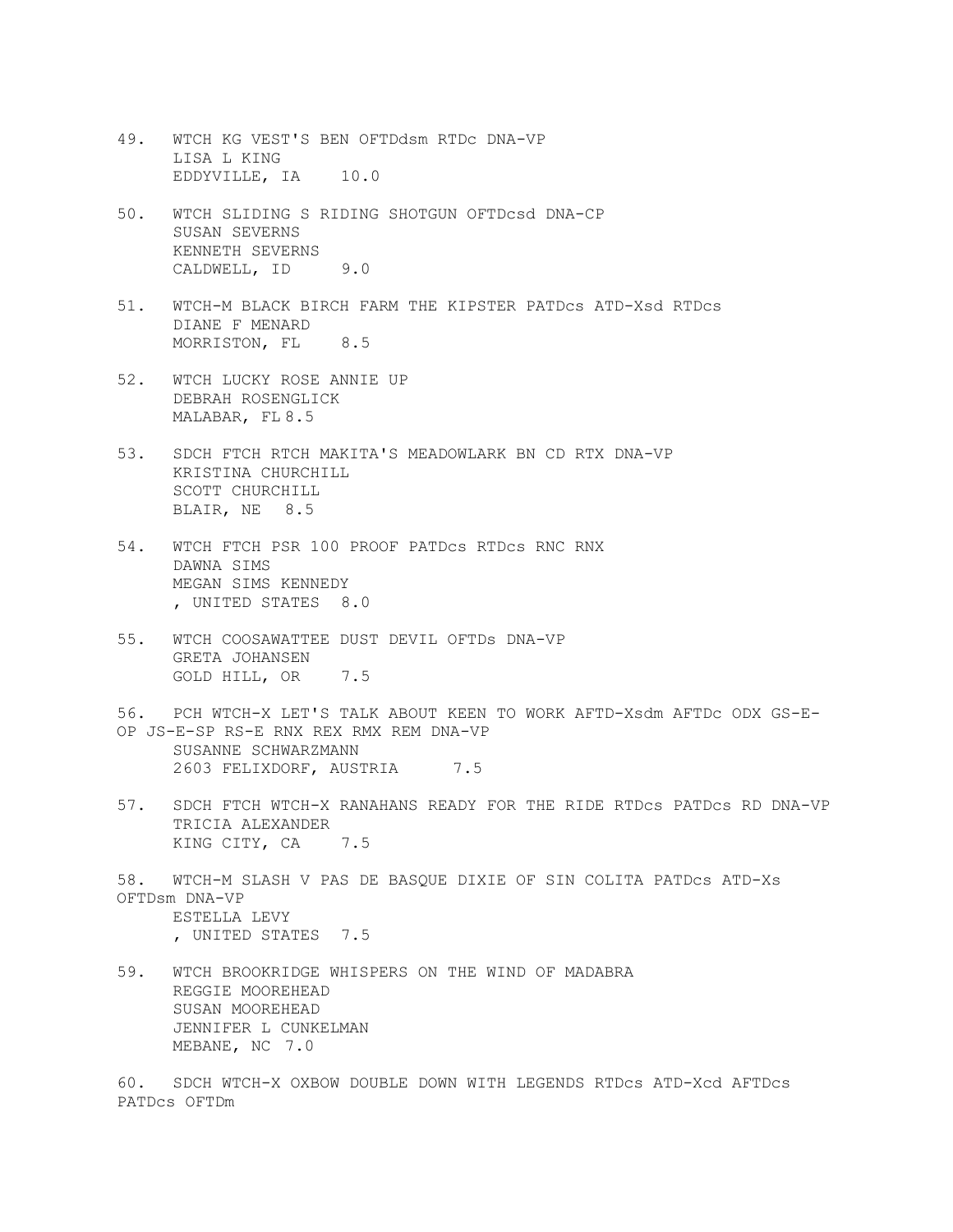LINDA BARHITE PENROSE, CO 7.0

- 61. WTCH V BAR C TEXAS WILDFIRE ZANETTI MARCO ZANETTI 47016 PREDAPPIO (FC), ITALY 7.0
- 62. SVCH VCH ATCH-II SPCH PCH WTCH CH RTCH-2 BAYWIND WORTH THE WAIT CD OFTDs REX RMX REMX DNA-VP JILL WOLFARD BREMERTON, WA 6.5
- 63. REDBLUFF TG TIG ATDc OFTDc DNA-VP TIM CHADWICK GLENNA CHADWICK CORVALLIS, MT 6.5
- 64. WTCH BITTERBRUSH THE COWBOY RIDES AWAY RTDcs AFTDc LISA A EDWARDS GARDNERVILLE, NV 6.0
- 65. WTCH CROSSBOW KALLAN TO MARJOHRITA OFTDs DNA-VP MARGARITA CRAIG 31430 POLASTRON, FRANCE 6.0
- 66. WTCH PINCIE CREEK SPIRIT OF THE WOODS AFTDcsdm DNA-VP LAURA CLAYTON ROGER D STEVENS QUINCY, FL 6.0
- 67. WTCH RC CARA MIA OFTDcs JOY HALL HEMPSTEAD, TX 6.0
- 68. WTCH-M S BAR L KODIAK ATD-Xc AFTDs OFTDcd DNA-VP SANDRA ZILCH 63768 HOESBACH, GERMANY 6.0
- 69. WTCH VEST'S PEAK 7' B MISTLETOE LIL DNA-VP STEFFI LOEPFE CH-5732 ZETZWIL, SWITZERLAND 6.0
- 70. WTCH-M DOC PIEPERS IRN BRU ROBLE ATD-Xs AFTD-Xc AFTDsdm DNA-VP RAPHAELLE HISCHIER 8164 BACHS, SWITZERLAND 5.5
- 71. WTCH FROGPEAK MOOSHKA AT JUBA CREEK ATD-Mc AFTDm DNA-VP MARY POWELL THERESA R NIEMAN , UNITED STATES 5.5
- 72. WTCH LET'S TALK ABOUT I AM WHAT I AM @ MARJOHRITA OFTDms GS-E JS-E RS-E RNX DNA-VP MARGARITA CRAIG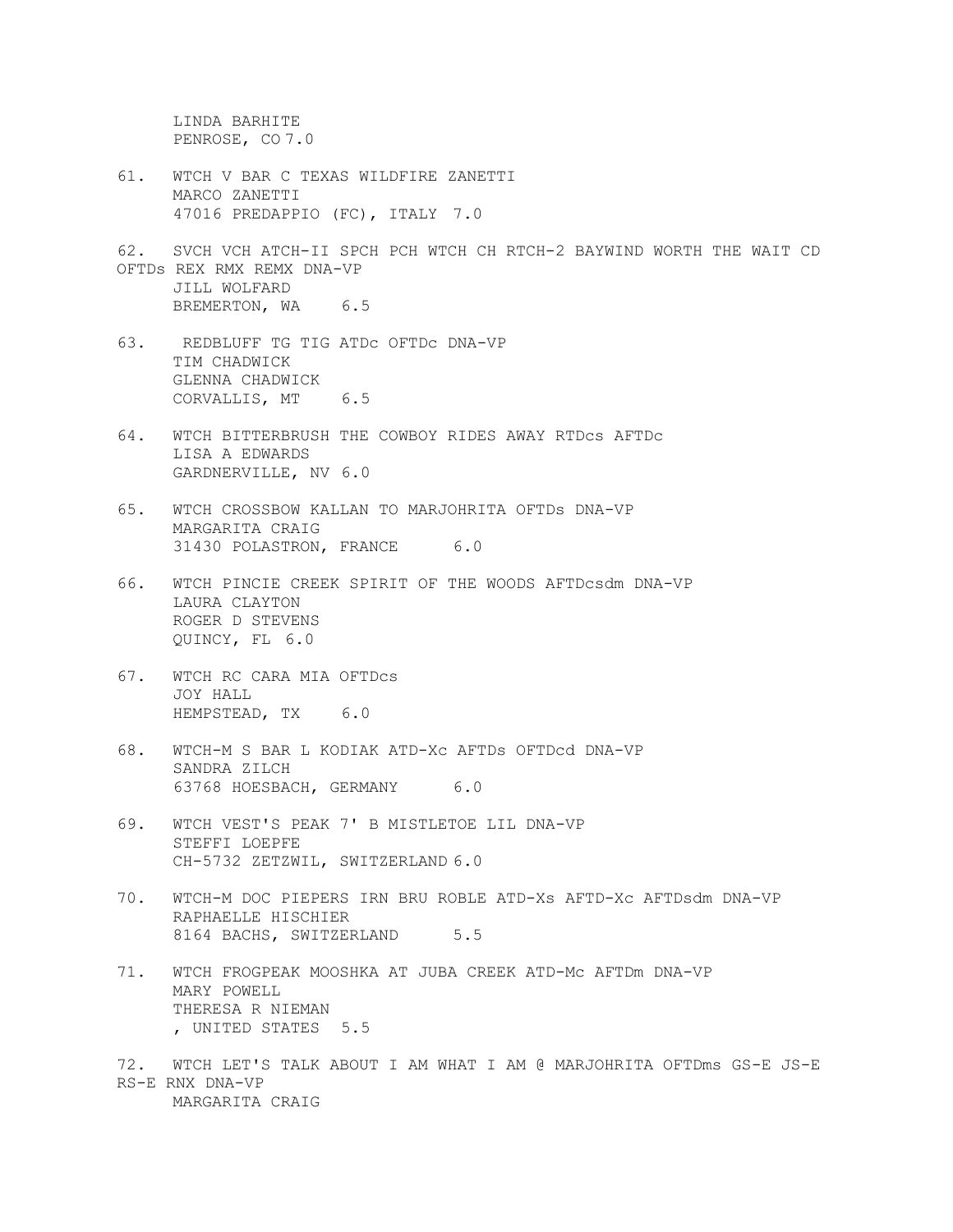31430 POLASTRON, FRANCE 5.5

73. WTCH TUCKER CREEK'S PEARL HART OFTDdm RTDcs CD GS-O JS-E RS-O RNX RA LAURA FUNK

BAY CITY, WI 5.0

- 74. WTCH BR TIME WILL TELL RTDcs DIANE F MENARD MORRISTON, FL<sub>4.5</sub>
- 75. HOF SPCH WTCH-X FTCH ATCH-VI RTCH LET'S TALK ABOUT COME TO ME ODX CDX RTX DNA-CP SUSANNE SCHWARZMANN 2603 FELIXDORF, AUSTRIA 4.5
- 76. WTCH PSR ELKRUNS TAKE A DEEP BREATHE AFTDm DNA-CP LINDA MCDANIEL ALAMOGORDO, NM 4.5
- 77. WTCH SUPERFLY'S DROP RED GORGEOUS AFTDcs BN CD GS-O JS-O RS-O RNX REX DNA-VP MELANIE ZARCHIKOFF WINLAW BC VOG 2JO, CANADA 4.5
- 78. WTCH BROOKWOOD'S LITTLE DEUCE COUPE GS-N JS-N RS-N CAROL LANDRY ARTHUR LANDRY CANTERBURY, NH 4.0
- 79. SVCH PCH WTCH CH ATCH CALAIS CAROLINA ROOSTERHOTSAUCE AFTD-Xsd AFTDc OFTDm RTDcs BN CD GS-E-SP JS-E-SP RNX RAX REX RMX REM DNA-CP KERRY DAVIS LAS VEGAS, NV 4.0
- 80. WTCH DARK ANGEL TANK ATD-Ms DNA-VP JOE W JUDD ANGELA F JUDD KINGSTON SPRINGS, TN 4.0
- 81. WTCH ELYSIAN FARM'S ROUND AND ROUND AND ROUND WE GO RTDcs PATDsc AFTDdsm GS-N JS-O RS-O DNA-CP

KIM TORSON-SCHNEIDER PINE CITY, MN 4.0

- 82. WTCH LEGENDS GRIN AND BEAR IT OF AMISTAD AFTDcsd OFTDm JULIA PATTEN CORRALES, NM 4.0
- 83. SDCH FTCH RTCH MOTTS BLAZIN' SUN JAMBOREE BN CD RTX PAT WHITE FLAGSTAFF, AZ 4.0
- 84. WTCH SLIDING S RIGHT TO BEAR ARMS RTDs ATD-Xds AFTDs OFTDd DNA-VP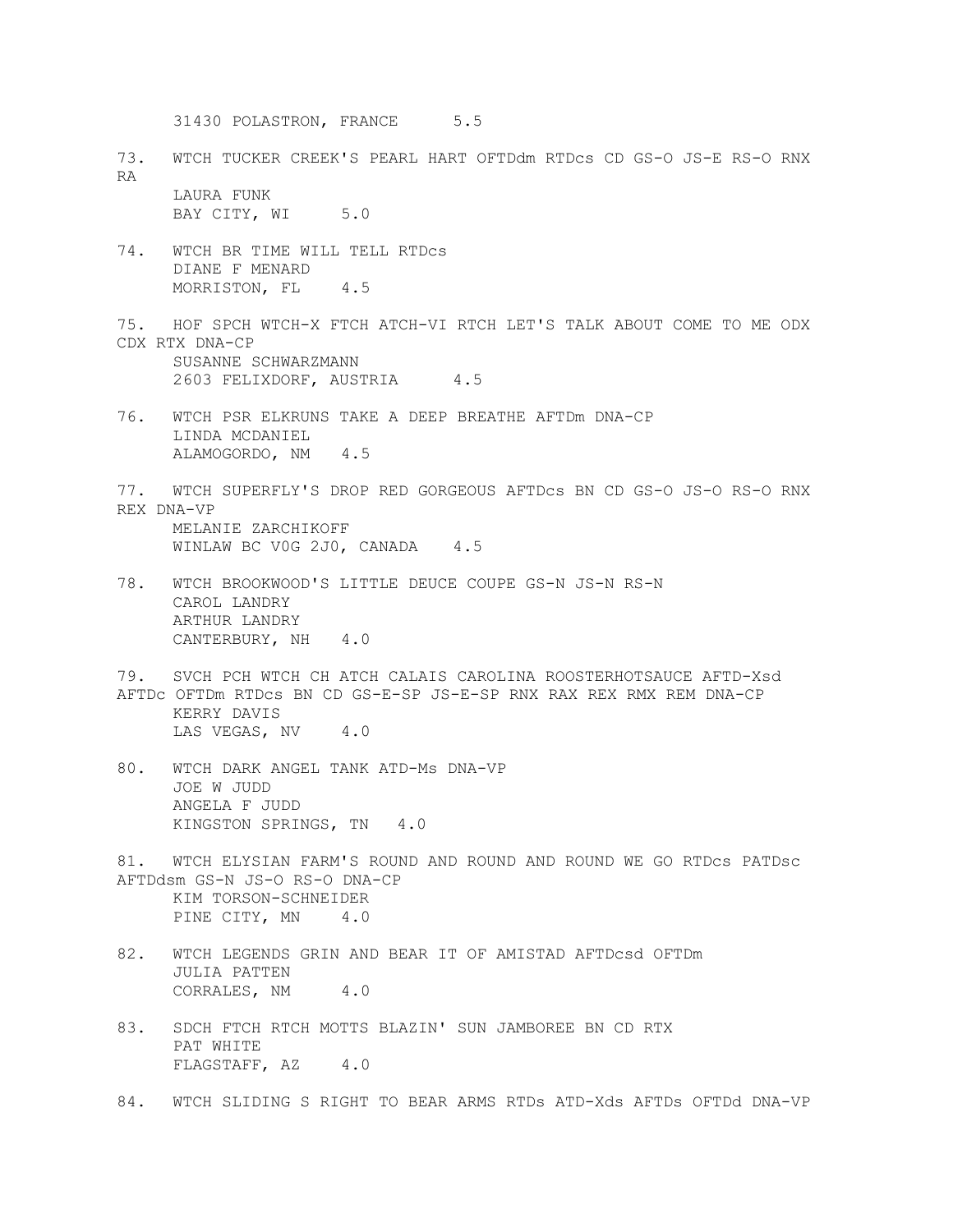SUSAN SEVERNS CALDWELL, ID 4.0 85. WTCH STARSTUFF'S TENOR OF HEARTSONG DNA-VP GAIL WINNICK PERRY, MI 4.0 86. HOF WTCH-X TUCKER CREEK'S OCEAN'S ELEVEN RD PATDcs AFTDs RTDcs DNA-VP TANYA L WHEELER MADISON WHEELER SLATE RIVER, ON P7J0G8, CANADA 4.0 Ducks 1. SDCH FTCH CHUCKANUT BLUE NILE DNA-VP JAN WESEN BOW, WA 71.5 2. WTCH-X LAS ROCOSA JJ PATDcs ATD-Mcs ATD-Xcd RTDcs DNA-VP DEBORAH CONROY FARMINGTON, MN 58.0 3. WTCH-X IRN BRU CAMERON AFTD-Xsdm AFTDc DNA-VP RAPHAELLE HISCHIER 8164 BACHS, SWITZERLAND 54.5 4. HOF SDCH FTCH WTCH-X CHUCKANUT JEWEL OF GEMSTONEBLU RTDcs PATDcs DNA-VP JAN WESEN BOW, WA 54.0 5. WTCH-X FTCH CH AERIE MAY THE FORCE BE WITH YOU PATDcs RTDs RNX RE DNA-VP ANN CHERNOFF ALLAN HESPERUS, CO 48.0 6. SDCH FTCH CHUCKANUT TRANQUIL STONE OF FIRHILL DNA-VP JAN WESEN BOW, WA 47.0 7. SDCH FINLEY KISSIN KATE BARLOW AFTDcs OFTDd DNA-VP STEPHANIE BAKE NATE BAKE PARMA, ID 47.0 8. SDCH WTCH-X GWANGI'S HAJIILEE AT WINSLIDE RTDcs AFTDcdsm PATDcs DNA-VP LINDA S. BELL FREDERICKSBURG, TX 46.5 9. WTCH-X S BAR L AMERICAN SPIRIT AFTD-Xs AFTDm OFTDc NICOLE KNOR 88045 FRIEDRICHSHAFEN, GERMANY 41.0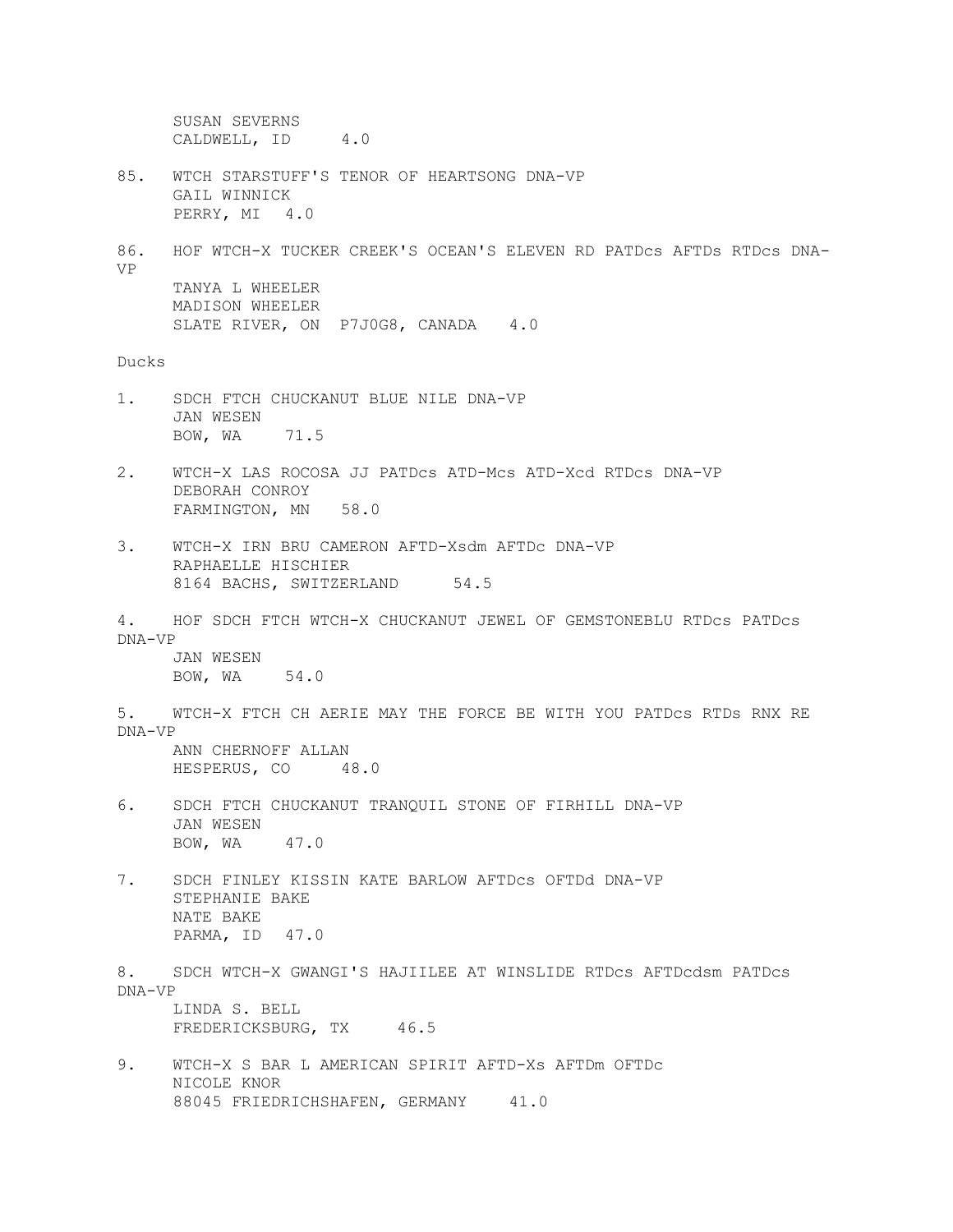- 10. SDCH FTCH TWIN OAKS F5 TORNADO GS-O JS-E RS-N DNA-VP KRISTIN PERRON QUEEN CREEK, AZ 38.0
- 11. SDCH WTCH-X LUCKY ROSE NO LOOKIN BACK AFTDcs RTDcs PATDcs DNA-VP STEVE SHOPE ANNE M SHOPE ALBUQUERQUE, NM 37.5
- 12. WTCH-X DOC PIEPERS HALCON ATIGRADO AFTDcsd OFTDm DNA-VP KAY PIEPER 51371 LEVERKVSEN, GERMANY 34.5
- 13. HOF SDCH DOUBLE V CEDAR OF CHUCKANUT AFTD-Xcsd AFTDm CD RAX DNA-VP JAN WESEN BOW, WA 32.5
- 14. WTCH TWIN OAKS GODDESS OF NIGHT PATDcs ATD-Xd AFTD-Xs AFTDcdm RTDcs DNA-VP KRISTIN PERRON

QUEEN CREEK, AZ 32.0

- 15. SDCH BAKE'S BABY BOY BOSS AFTDcs DNA-VP NATE BAKE PARMA, ID 30.5
- 1. ATCH SDCH WTCH-X BROOKWOOD'S SHENANIGANS CD RTDcs AFTDcdsm PATDcs GV-E-SP RNX RAX DNA-VP CAROL LANDRY ARTHUR LANDRY CANTERBURY, NH 28.5

## Ducks

- 1. WTCH-M JUSTUS SOUTHPAW RAISIN CAIN PATDcs ATD-Xsd AFTDcs OFTDdm RTDcs RN DNA-VP JACQUELINE TINKER FROST, TX 28.5
- 2. SDCH ARTIZEN BLUE CHIP ZIA AFTD-Xcs DNA-VP KAREN BRINDLE QUILCENE, WA 28.0
- 3. PCH WTCH-X LET'S TALK ABOUT KEEN TO WORK AFTD-Xsdm AFTDc ODX GS-E-OP JS-E-SP RS-E RNX REX RMX REM DNA-VP SUSANNE SCHWARZMANN 2603 FELIXDORF, AUSTRIA 28.0
- 4. WTCH-X DOC PIEPERS HIJA DEL CORTADOR AFTD-Xsdm AFTDc DNA-VP KAY PIEPER 51371 LEVERKVSEN, GERMANY 27.5
- 5. SDCH FTCH PSR NO FEAR RNX DNA-VP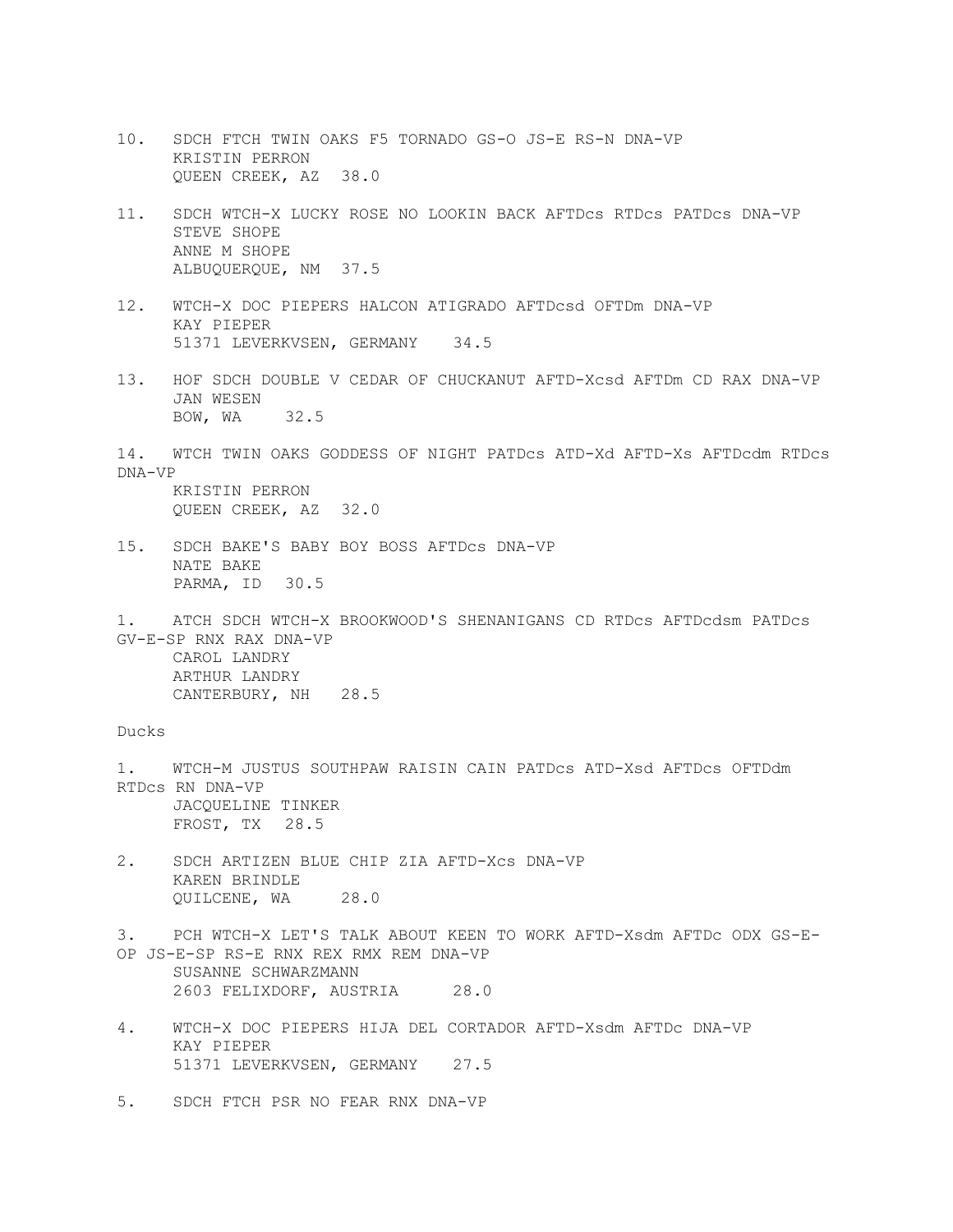DAWNA SIMS MEGAN SIMS KENNEDY , UNITED STATES 27.5

- 6. WTCH-X AMISTAD'S POWER STROKE OFTDcs DNA-CP BARB MOE BOZEMAN, MT 27.0
- 7. WTCH FTCH OLD MILL'S DIAMOND DEETS AT COOSAWATTEE RD ATD-Xs ATD-Mc RTDs DNA-VP LESLIE WHITE JULIETTE, GA 26.5
- 8. WTCH LUCKY ROSE NO REGRETS ATD-Xd LISA LOWERY FORT PIERCE, FL 25.5
- 9. SDCH WTCH-X BERET'S MOUZER RTDcs OFTDd PATDcs AFTDcs DNA-VP JUDY DESHAZO WALLER, TX 24.0
- 10. SDCH WTCH-X DA IMA LITTLE PRICKLY RTDcs PATDcs AFTDcs DNA-VP JOY HALL HEMPSTEAD, TX 24.0
- 11. WTCH-X VBS MR. GUS PATDc AFTDcsdm RTDcs DNA-VP REGINA BURES LOVETTSVILLE, VA 23.5
- 12. SDCH WESTWIND FIRST CHOICE ELEANOR OF SCOTLAND AFTDcsm OFTDd MELINDA GARDNER BURSON, CA 23.5
- 13. SDCH WTCH-X FTCH COOSAWATTEE HELP ON THE WAY PATDcs RTDcs DNA-VP WILLIAM D. MIDDLETON FINCASTLE, VA 23.0
- 14. SDCH WTCH-X CROSSROADS YOGI SPIRIT BERRA ATD-Xds PATDcs RTDcs AFTDcs DNA-CP SALVATORE MANNA BURSON, CA 23.0
- 15. SDCH WTCH-X SLIDING S LAST OF THE FURYANS AFTDcs RTDcs PATDcs DNA-VP DANIEL SANDERSON QUEEN CREEK, AZ 23.0
- 16. SDCH FTCH STARN LEGENDS UNSTOPPABLE RNX RAX MEGAN SIMS KENNEDY DAWNA SIMS DEWEY, AZ 23.0
- 17. WTCH-X BJM SLYGUSS'S DARKSIDE AFTDcs DNA-VP LEROY J. MCKAY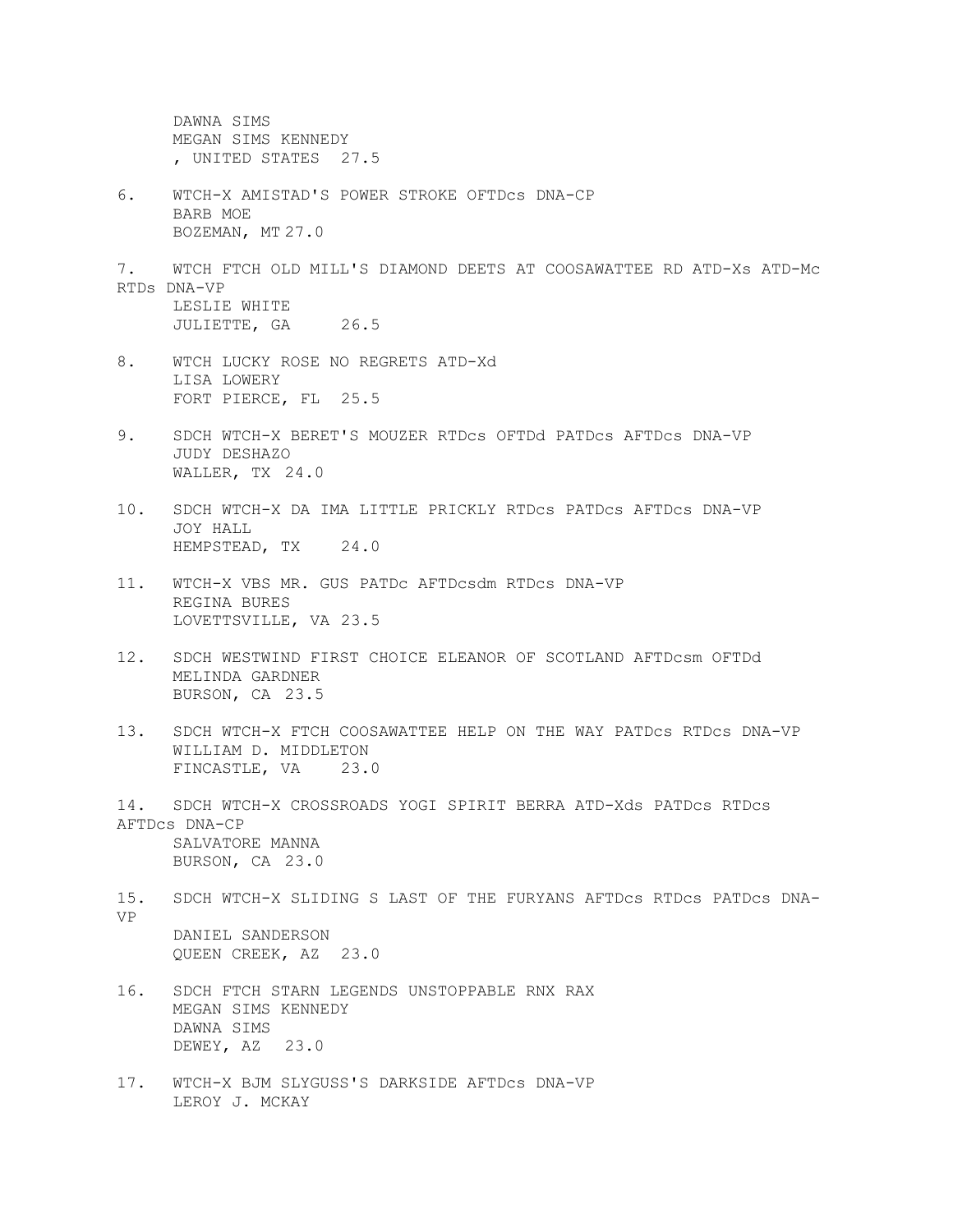FRENCHTOWN, MT 22.0

- 18. WTCH BROOKWOOD'S FETCH 'EM TO ME OFTDd GS-E JS-O RS-O ARTHUR LANDRY CAROL LANDRY CANTERBURY, NH 22.0
- 19. WTCH-M DOC PIEPERS IRN BRU ROBLE ATD-Xs AFTD-Xc AFTDsdm DNA-VP RAPHAELLE HISCHIER 8164 BACHS, SWITZERLAND 19.0
- 20. RIVERBANK'S THE BET'S ON ATDsd STDc LAURA LANFRANCHI ELAINE VAAN HOGUE NEW BRAINTREE, MA19.0
- 21. WTCH-M SLASH V PAS DE BASQUE DIXIE OF SIN COLITA PATDcs ATD-Xs OFTDsm DNA-VP ESTELLA LEVY , UNITED STATES 19.0
- 22. SDCH FTCH RTCH MAKITA'S MEADOWLARK BN CD RTX DNA-VP KRISTINA CHURCHILL SCOTT CHURCHILL BLAIR, NE 18.0
- 23. WTCH OSA THE RIGHT CROSS PATDs PAULA M. REKOW EMMETT, ID 18.0
- 24. WTCH GRACEWAY BOBBI'N FOR FLINT OFTDcsdm RTDcs JANE BRADLEY GRIFFIN, GA 17.5

25. WTCH FTCH COOPERVILLES LITTLE BOY BLEW BY YOU PATDc ATD-Md RTDcs DNA-VP ISAAC ANDERSON

GULFPORT, MS 17.0

- 26. WTCH KG VEST'S MACKENZIE PATDs ATD-Xsd AFTDsdm RTDs DNA-VP LISA L KING EDDYVILLE, IA 17.0
- 27. WTCH FTCH SUNFIRE'S BEAR-UP ATD-Xsd RTDs DNA-VP LAURA CLAYTON QUINCY, FL 16.5
- 28. WTCH-M DEJAVU'S WHERE EAGLES DARE PATDcs ATD-Xsd AFTDcsdm RTDcs GS-N JS-E RS-N DNA-VP DIANE SOBEL-MEYER CHUCKEY, TN 16.0
- 29. SDCH WTCH-X OXBOW DOUBLE DOWN WITH LEGENDS RTDcs ATD-Xcd AFTDcs PATDcs OFTDm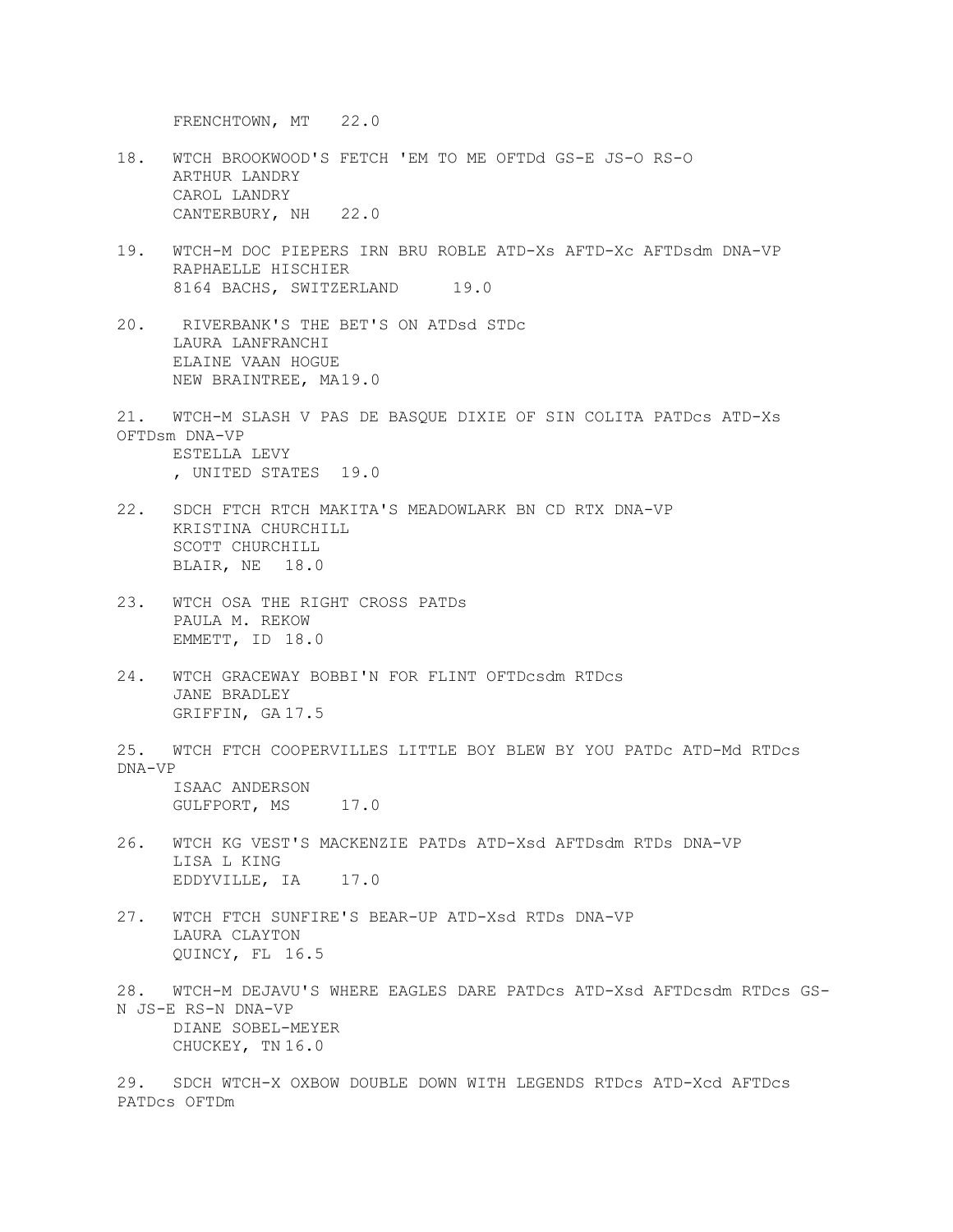LINDA BARHITE PENROSE, CO 14.0

- 30. SVCH VCH ATCH-II SPCH PCH WTCH CH RTCH-2 BAYWIND WORTH THE WAIT CD OFTDs REX RMX REMX DNA-VP JILL WOLFARD BREMERTON, WA 13.0
- 31. WTCH ELKRUNS PSR JUSTCALL ME WICKED ATD-Xds PATDs AFTDm DNA-CP LINDA MCDANIEL ALAMOGORDO, NM 13.0
- 32. WTCH-M BLACK BIRCH FARM THE KIPSTER PATDcs ATD-Xsd RTDcs DIANE F MENARD MORRISTON, FL<sub>12.0</sub>
- 33. WTCH BROOKWOOD'S LITTLE DEUCE COUPE GS-N JS-N RS-N CAROL LANDRY ARTHUR LANDRY CANTERBURY, NH 11.5
- 34. WTCH FEELING RAINBOW LET ME LIVE GS-N JS-O RS-N RNX DNA-CP CHIARA DALLE DONNE ZOLA PREDOSA, ITALY 11.0
- 35. SDCH FTCH WTCH-X RANAHANS TRIPLE CROWN PATDcs RD RTDcs DNA-VP TRICIA ALEXANDER KING CITY, CA 11.0
- 36. CUT'N LOOSE JOE COOL ATD-Xds STDc PATDs AFTDs RTDs AFTD-Xs SUE MCANULTY MERIDIAN, ID 10.5
- 37. WTCH PSR DANCE WITH A DREAM ATD-Xs ATD-Md AFTD-Xsdm AFTDc RTDcs RNX PAT WHITE FLAGSTAFF, AZ 10.5
- 38. WTCH BR CARROLL'S DARK ANGEL VIN RTDcs DNA-VP BILLIE RICHARDSON OKOTOKS, AB T1S 1Z6, CANADA 9.5
- 39. WTCH FTCH RTCH-3 FAIR DINKUM OUTLAW ZOSEY WALES PATDc ATD-Xd RTDcs RTX DNA-VP CHERYL PADGETT CARTERSVILLE, GA 9.5
- 40. WTCH LUCKY ROSE ANNIE UP DEBRAH ROSENGLICK MALABAR, FL 9.5
- 41. WTCH BROOKRIDGE WHISPERS ON THE WIND OF MADABRA REGGIE MOOREHEAD SUSAN MOOREHEAD JENNIFER L CUNKELMAN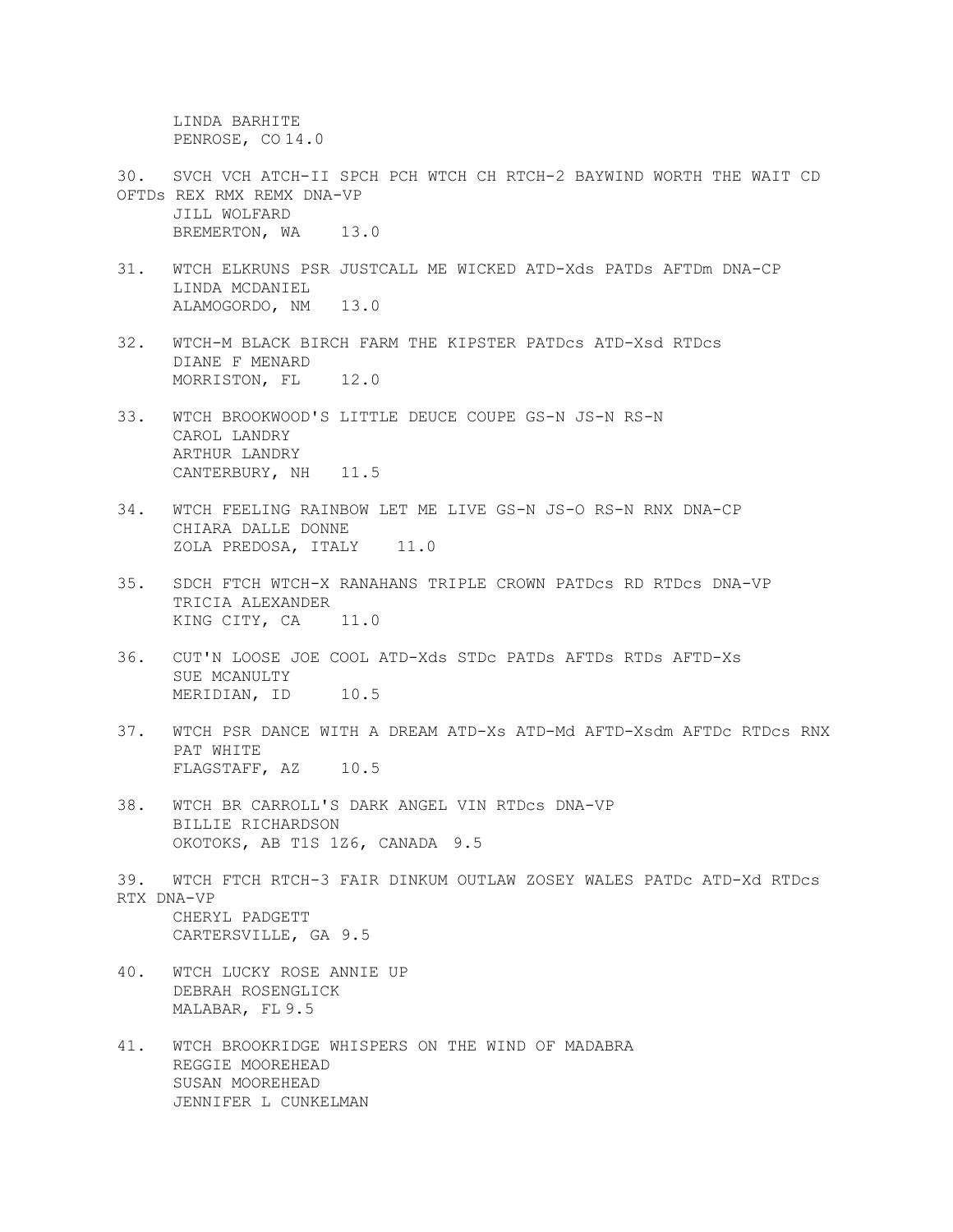MEBANE, NC 9.0

- 42. ATCH SPCH PCH WTCH RTCH BUCCANEER'S MARY READ PATDcs ODX ATD-Ms ATD-Xs JS-E-SP RTX ELIZABETH A MACLEHOSE MARENGO, OH 9.0
- 43. SDCH FTCH RTCH MOTTS BLAZIN' SUN JAMBOREE BN CD RTX PAT WHITE FLAGSTAFF, AZ 9.0
- 44. SDCH FTCH WTCH-X RANAHANS READY FOR THE RIDE RTDcs PATDcs RD DNA-VP TRICIA ALEXANDER KING CITY, CA 9.0
- 45. WTCH MAKIN'8 WHATTA HOOT PATDc DNA-VP TENLEY DEXTER COLUMBIA, KY 8.5
- 46. MOLLY'S DBLM HUSTON SOUNDTRACK ATD-Xs ATD-Md AFTDd OFTDm CD JS-N RAX DNA-VP SHARON F POPOWNIAK MOLLY WISECARVER
	- PAULDEN, AZ 8.0
- 47. WTCH FTCH PSR 100 PROOF PATDcs RTDcs RNC RNX DAWNA SIMS MEGAN SIMS KENNEDY , UNITED STATES 7.5
- 48. WTCH-M S BAR L KODIAK ATD-Xc AFTDs OFTDcd DNA-VP SANDRA ZILCH 63768 HOESBACH, GERMANY 7.5
- 49. WTCH SLIDING S RIDING SHOTGUN OFTDcsd DNA-CP SUSAN SEVERNS KENNETH SEVERNS CALDWELL, ID 7.5
- 50. WTCH COOSAWATTEE DUST DEVIL OFTDs DNA-VP GRETA JOHANSEN GOLD HILL, OR 7.0
- 51. WTCH COOSAWATTEE'S GEORGIA'S POISON RTDcs DNA-VP ANDREA KILLEBREW HIXSON, TN 7.0
- 52. WTCH-M K-J KYOTIKALI PATDcs AFTDcsd RTDcs DNA-VP TINA BLASDELL PAYETTE, ID 7.0
- 53. WTCH KG VEST'S BEN OFTDdsm RTDc DNA-VP LISA L KING EDDYVILLE, IA 7.0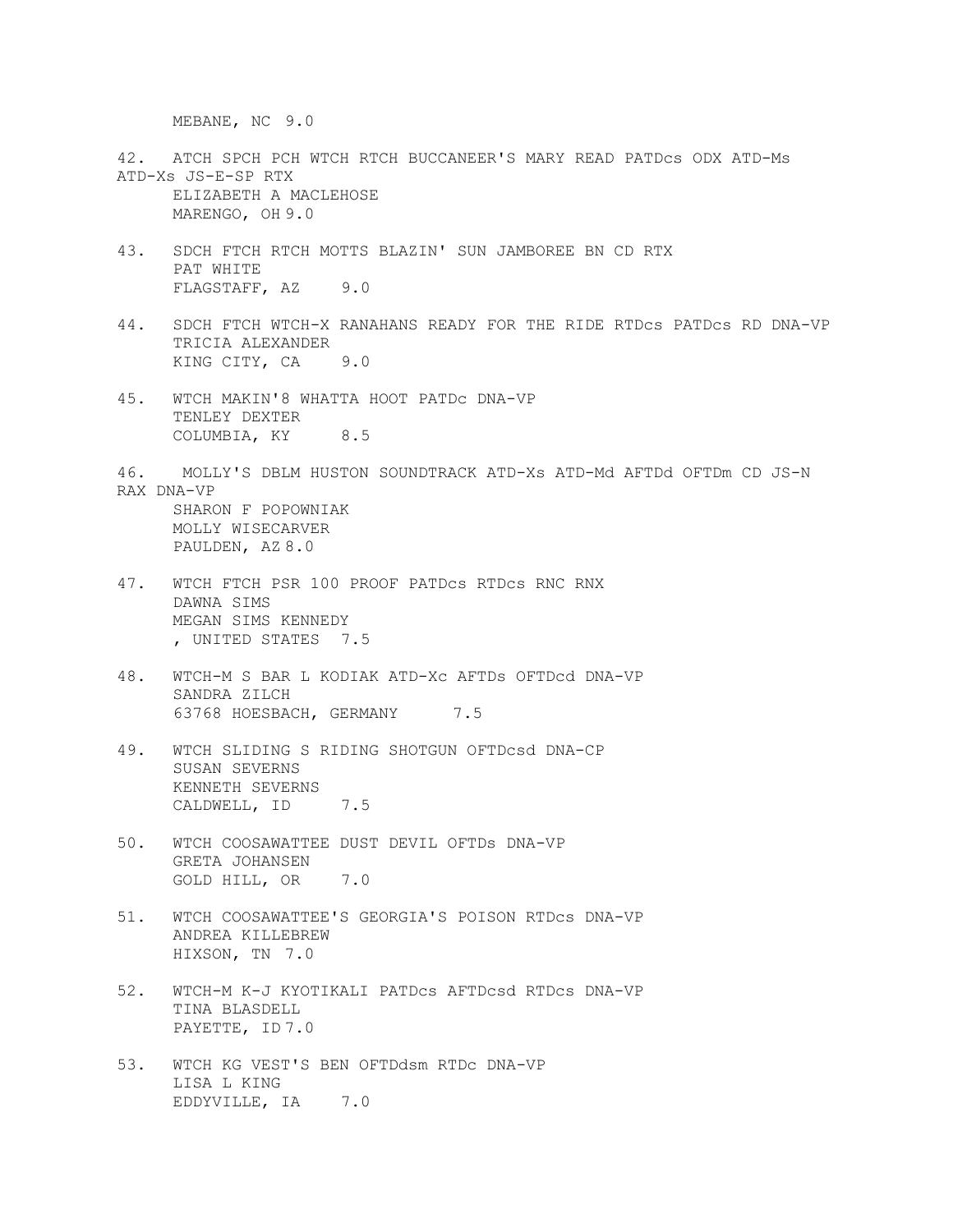1. WTCH PINCIE CREEK SPIRIT OF THE WOODS AFTDcsdm DNA-VP LAURA CLAYTON ROGER D STEVENS QUINCY, FL 7.0

## Ducks

- 1. WTCH MAKIN'8 OUTTA DA BLUE PATDcs DNA-VP TENLEY DEXTER COLUMBIA, KY 6.5
- 2. WTCH LEGENDS GRIN AND BEAR IT OF AMISTAD AFTDcsd OFTDm JULIA PATTEN CORRALES, NM 6.0
- 3. WTCH MAKIN'8 LIGHTS OUT RTDs MICHELLE DURKIN MOORESVILLE, IN 6.0
- 4. CH MAKITA'S FULL MOON CRAZY AT GULFSTREAM ATDsd STDc AFTD-Xs AFTDdm RTDs DNA-VP KRISTINA CHURCHILL BLAIR, NE 6.0
- 5. SDCH ARTIZEN RIDE SHOTGUN 4 THE BRAND AFTDcsdm DIANE PRATHER TULAROSA, NM 5.5
- 6. WTCH CHUCKANUT DBLM PEARL AFTDmd DNA-VP MOLLY WISECARVER MARY ALICE WISECARVER , UNITED STATES 5.5
- 7. ATCH ALLSTARS U R MY BLACK JAGUAR LS-N ATDsd STDc OFTDsd GS-E-SP JS-E-SP RNX RA ROBIN WOLTERS GRANT, MI 5.0
- 8. SVCH PCH WTCH CH ATCH CALAIS CAROLINA ROOSTERHOTSAUCE AFTD-Xsd AFTDc OFTDm RTDcs BN CD GS-E-SP JS-E-SP RNX RAX REX RMX REM DNA-CP KERRY DAVIS LAS VEGAS, NV 5.0
- 9. WTCH CHUCKANUT BERET'S THE MOUZ CLIP PATDs ATD-Xsd JUDY DESHAZO WALLER, TX 5.0
- 10. WTCH DEJAVU J BAR D STRYKER "JAKE" PATDs DNA-VP JERRY ROWE SHARON ROWE OSBORNE, KS 5.0
- 11. WTCH GEMSTONE BLU WICKED RHYTHM DNA-VP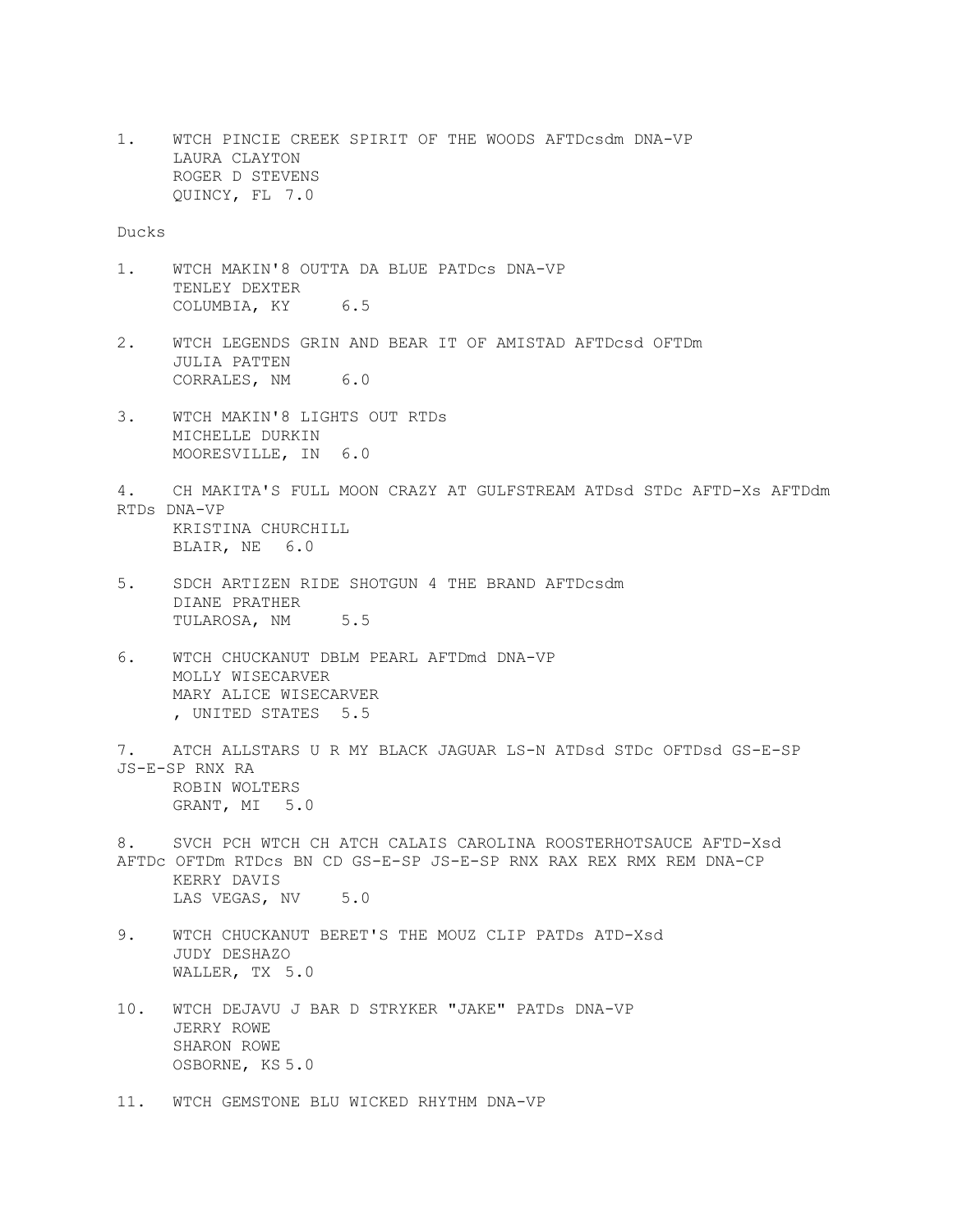JEAN BARRETT DERBY, NY 5.0

- 12. WTCH LET'S TALK ABOUT I AM WHAT I AM @ MARJOHRITA OFTDms GS-E JS-E RS-E RNX DNA-VP MARGARITA CRAIG 31430 POLASTRON, FRANCE 5.0
- 13. WTCH RAZ'N THE BAR N TAKIN' NAMES PATDs AFTDs OFTDcm RTDs WENDY PINCKNEY VERSAILLES, KY 5.0
- 14. WTCH TWIN OAKS SCOUTS OUT OFTDsd DNA-VP DONNA L MARSH NORTH VERNON, IN 5.0
- 15. PCH WTCH BUCKLE UP THE SAGA CONTINUES OFTDcsdm GS-E JS-E-OP RS-E-OP RNX RAX RMX REX REM SUZANNE PINDAR EL PASO, TX 4.5
- 16. WTCH IRN BRU BLACK FOREST WILLOW OFTDm ATD-Mcd AFTDs ATD-Ms ATD-Xds DNA-VP CARMEN CZIESZO

D-78250 TENGEN, GERMANY 4.5

- 17. WTCH JJ FAMKE OFTDsm DNA-VP ANNEKE DE JONG 8412TA HOORNSTERZWAAG, NETHERLANDS 4.5
- 18. WTCH PSR ELKRUNS TAKE A DEEP BREATHE AFTDm DNA-CP LINDA MCDANIEL ALAMOGORDO, NM 4.5
- 19. WTCH SUPERFLY'S DROP RED GORGEOUS AFTDcs BN CD GS-O JS-O RS-O RNX REX DNA-VP MELANIE ZARCHIKOFF WINLAW BC VOG 2JO, CANADA 4.5
- 20. WTCH VEST'S PEAK 7' B MISTLETOE LIL DNA-VP STEFFI LOEPFE CH-5732 ZETZWIL, SWITZERLAND 4.5
- 21. SDCH WTCH-X CUT'N LOOSE STARFIRE AFTDc RTDcs PATDcs AFTD-Xsm LINDY EPPERLY MERIDIAN, ID 4.0
- 22. IMAGINE THE RIGHT CROSS ATDsd OTDc DNA-VP BECKY BAILIE MANCHESTER, MI 4.0
- 23. WTCH JSD 2017 MOONLIGHT DANCER SL SONIA LOMBARDI 61028 SASSOCORVARO, ITALY 4.0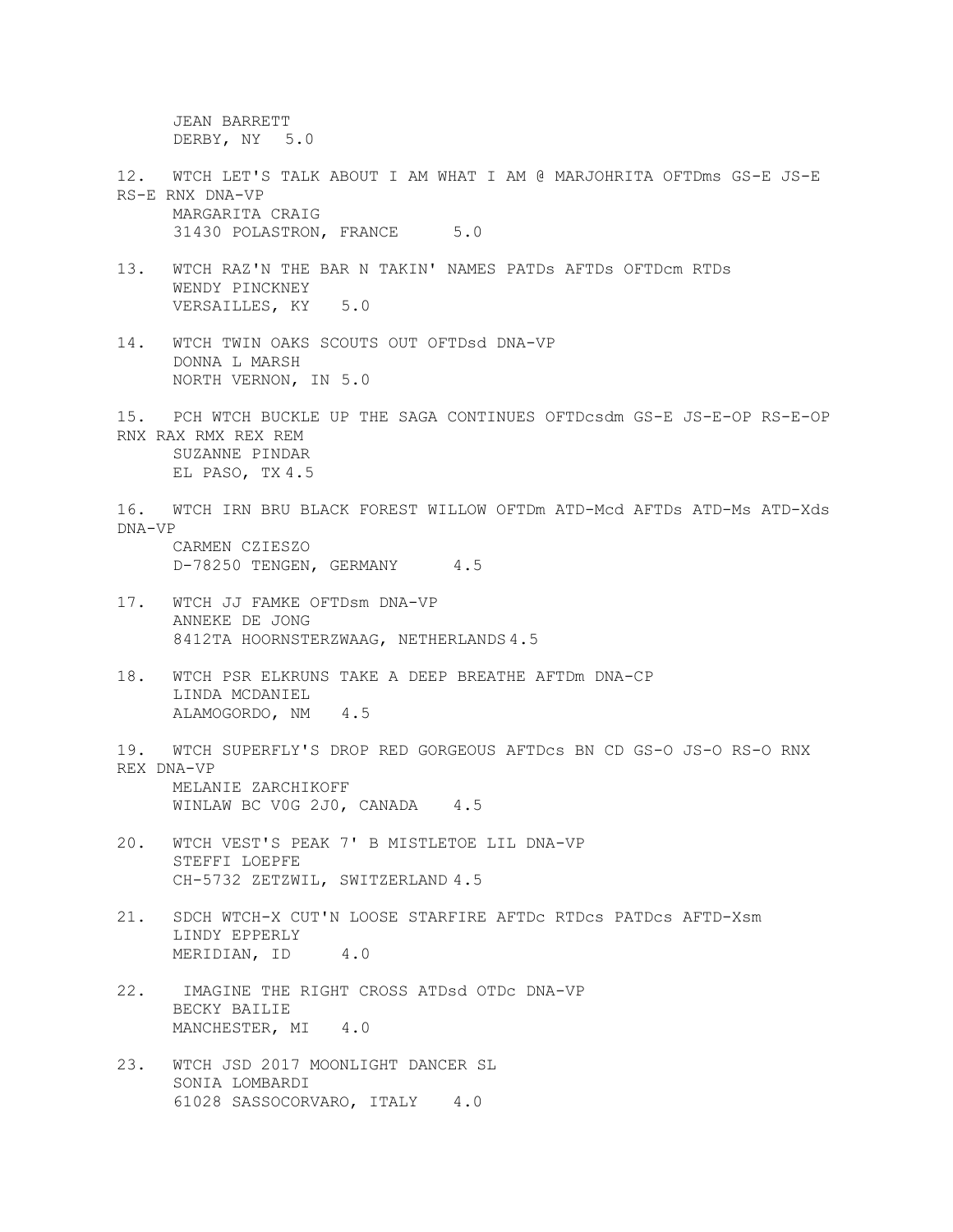24. SUGARWIND'S ON THE ROCKS OTDc ATDds DNA-CP SUSANNA SKOGLUND ENKOPING, SWEDEN 4.0 25. WTCH TUCKERCREEK TANGO LACUMPARSITA RTDs AFTDs DNA-VP TANYA L WHEELER MADISON WHEELER SLATE RIVER, ON P7J0G8, CANADA 4.0 26. WTCH TWIN OAKS AMBUSH ANNIE STEVEN WOSKOW SUSAN WOSKOW GARDNERVILLE, NV 4.0 Sheep 1. SDCH FTCH CHUCKANUT BLUE NILE DNA-VP JAN WESEN BOW, WA 89.0 2. HOF SDCH FTCH WTCH-X CHUCKANUT JEWEL OF GEMSTONEBLU RTDcs PATDcs DNA-VP JAN WESEN BOW, WA 79.0 3. SDCH WTCH-X GWANGI'S HAJIILEE AT WINSLIDE RTDcs AFTDcdsm PATDcs DNA-VP LINDA S. BELL FREDERICKSBURG, TX 63.0 4. WTCH-X IRN BRU CAMERON AFTD-Xsdm AFTDc DNA-VP RAPHAELLE HISCHIER 8164 BACHS, SWITZERLAND 53.5 5. WTCH-X LAS ROCOSA JJ PATDcs ATD-Mcs ATD-Xcd RTDcs DNA-VP DEBORAH CONROY FARMINGTON, MN 53.0 6. WTCH-X FTCH CH AERIE MAY THE FORCE BE WITH YOU PATDcs RTDs RNX RE DNA-VP ANN CHERNOFF ALLAN HESPERUS, CO 48.5 7. SDCH WTCH-X LUCKY ROSE NO LOOKIN BACK AFTDcs RTDcs PATDcs DNA-VP STEVE SHOPE ANNE M SHOPE ALBUQUERQUE, NM 48.5 8. WTCH-X S BAR L AMERICAN SPIRIT AFTD-Xs AFTDm OFTDc NICOLE KNOR 88045 FRIEDRICHSHAFEN, GERMANY 47.5 9. SDCH FINLEY KISSIN KATE BARLOW AFTDcs OFTDd DNA-VP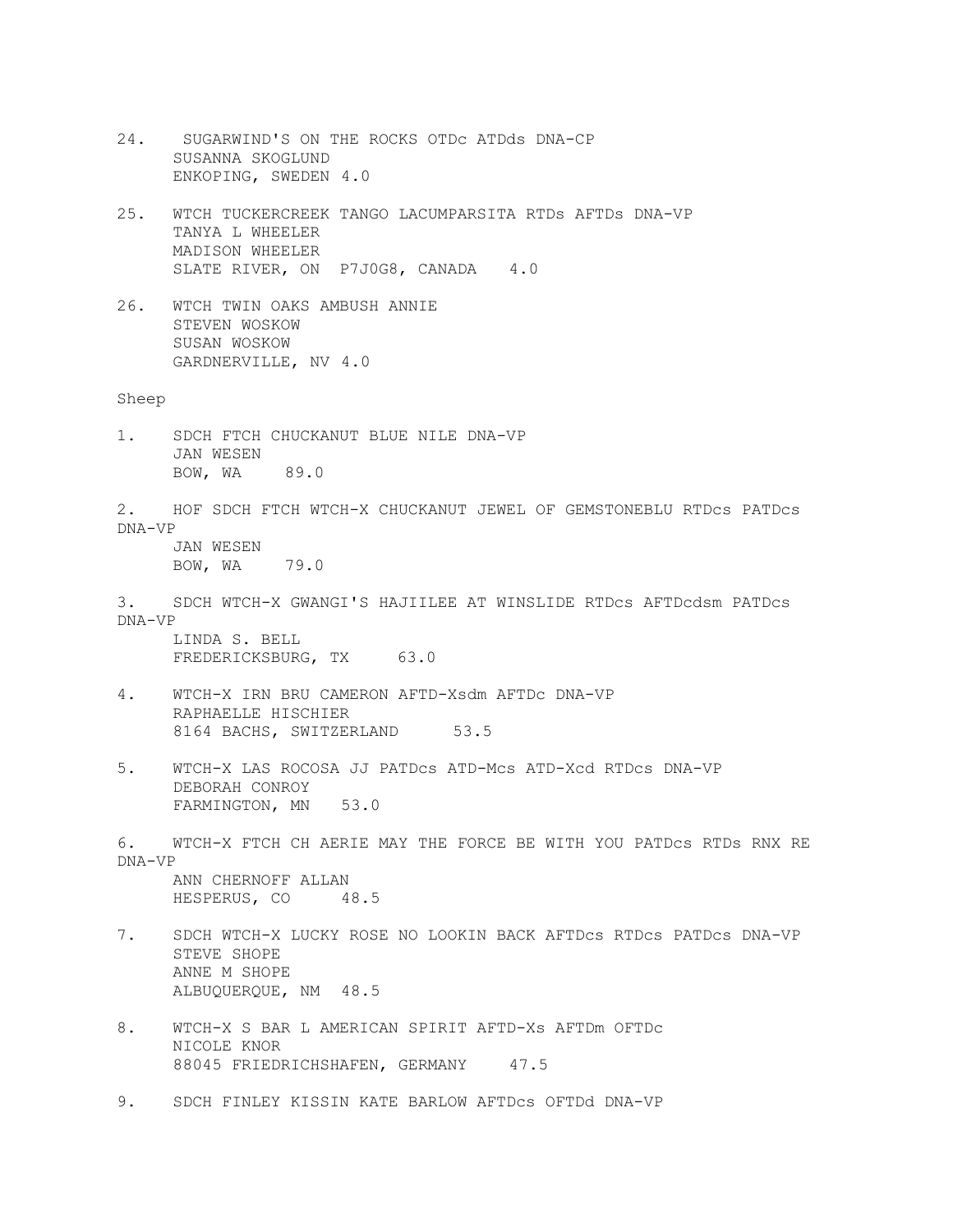STEPHANIE BAKE NATE BAKE PARMA, ID 44.0

- 10. WTCH-X VBS MR. GUS PATDc AFTDcsdm RTDcs DNA-VP REGINA BURES LOVETTSVILLE, VA 43.5
- 11. SDCH ARTIZEN BLUE CHIP ZIA AFTD-Xcs DNA-VP KAREN BRINDLE QUILCENE, WA 40.0
- 12. SDCH FTCH CHUCKANUT TRANQUIL STONE OF FIRHILL DNA-VP JAN WESEN BOW, WA 40.0
- 13. WTCH-X DOC PIEPERS HALCON ATIGRADO AFTDcsd OFTDm DNA-VP KAY PIEPER 51371 LEVERKVSEN, GERMANY 40.0
- 14. SDCH FTCH TWIN OAKS F5 TORNADO GS-O JS-E RS-N DNA-VP KRISTIN PERRON QUEEN CREEK, AZ 40.0
- 15. SDCH WTCH-X DA IMA LITTLE PRICKLY RTDcs PATDcs AFTDcs DNA-VP JOY HALL HEMPSTEAD, TX 38.5
- 16. WTCH-M JUSTUS SOUTHPAW RAISIN CAIN PATDcs ATD-Xsd AFTDcs OFTDdm RTDcs RN DNA-VP JACQUELINE TINKER FROST, TX 37.0
- 17. WTCH CHUCKANUT BERET'S THE MOUZ CLIP PATDs ATD-Xsd JUDY DESHAZO WALLER, TX 36.5
- 18. HOF SDCH DOUBLE V CEDAR OF CHUCKANUT AFTD-Xcsd AFTDm CD RAX DNA-VP JAN WESEN BOW, WA 36.0
- 19. WTCH TWIN OAKS GODDESS OF NIGHT PATDcs ATD-Xd AFTD-Xs AFTDcdm RTDcs DNA-VP KRISTIN PERRON QUEEN CREEK, AZ 33.5
- 20. SDCH WESTWIND FIRST CHOICE ELEANOR OF SCOTLAND AFTDcsm OFTDd MELINDA GARDNER BURSON, CA 31.5
- 21. WTCH-X AMISTAD'S POWER STROKE OFTDcs DNA-CP BARB MOE BOZEMAN, MT 31.0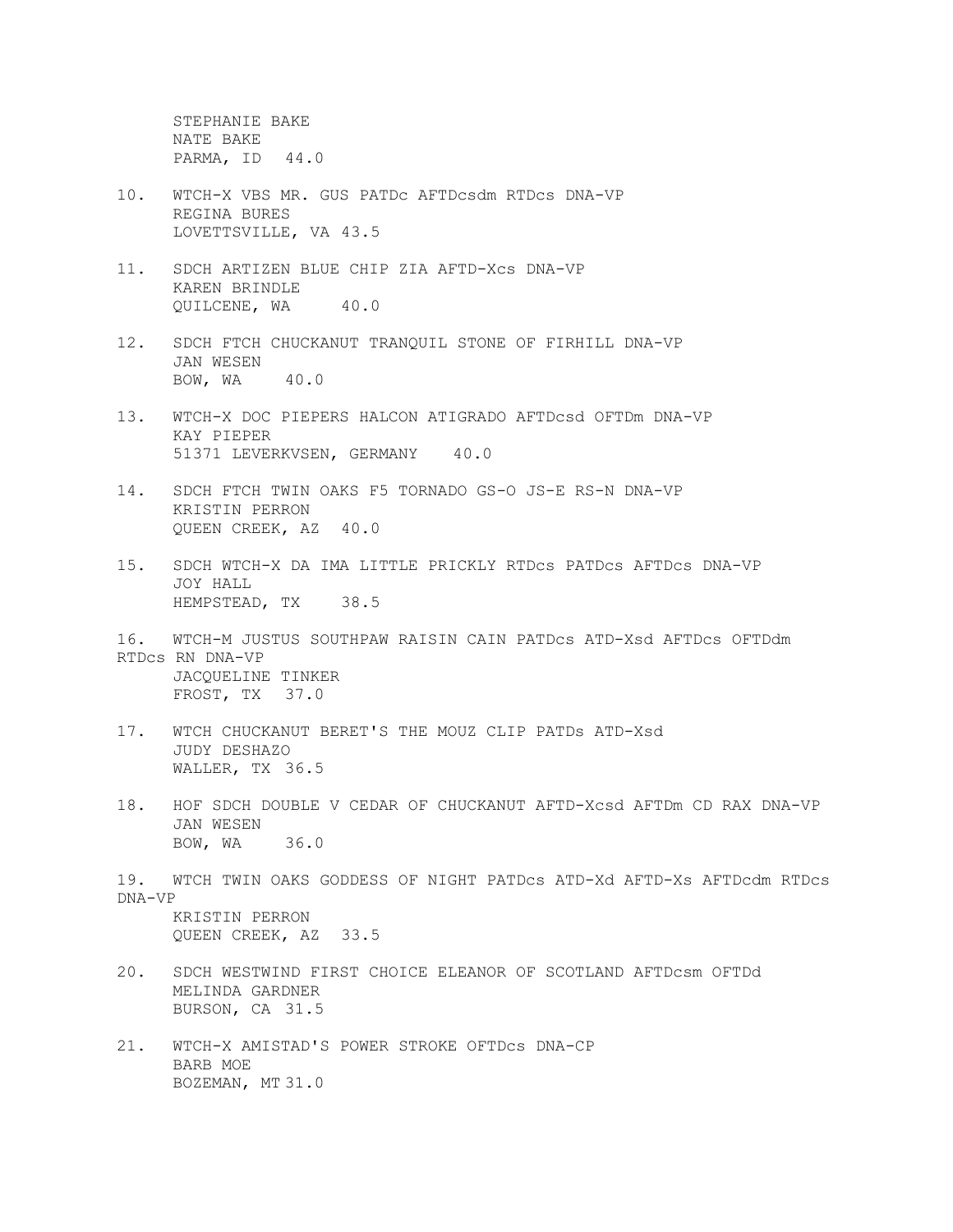- 22. SDCH FTCH STARN LEGENDS UNSTOPPABLE RNX RAX MEGAN SIMS KENNEDY DAWNA SIMS DEWEY, AZ 31.0
- 23. WTCH-X DOC PIEPERS HIJA DEL CORTADOR AFTD-Xsdm AFTDc DNA-VP KAY PIEPER 51371 LEVERKVSEN, GERMANY 29.5
- 24. SDCH FTCH PSR NO FEAR RNX DNA-VP DAWNA SIMS MEGAN SIMS KENNEDY , UNITED STATES 28.5
- 25. SDCH WTCH-X BERET'S MOUZER RTDcs OFTDd PATDcs AFTDcs DNA-VP JUDY DESHAZO WALLER, TX 27.0
- 26. CUT'N LOOSE JOE COOL ATD-Xds STDc PATDs AFTDs RTDs AFTD-Xs SUE MCANULTY MERIDIAN, ID 26.5
- 27. SDCH BAKE'S BABY BOY BOSS AFTDcs DNA-VP NATE BAKE PARMA, ID 23.5
- 28. WTCH GRACEWAY BOBBI'N FOR FLINT OFTDcsdm RTDcs JANE BRADLEY GRIFFIN, GA 23.5
- 29. WTCH SLIDING S RIDING SHOTGUN OFTDcsd DNA-CP SUSAN SEVERNS KENNETH SEVERNS CALDWELL, ID 23.5
- 30. ATCH SPCH PCH WTCH RTCH BUCCANEER'S MARY READ PATDcs ODX ATD-Ms ATD-Xs JS-E-SP RTX ELIZABETH A MACLEHOSE MARENGO, OH 23.0
- 31. PCH WTCH-X LET'S TALK ABOUT KEEN TO WORK AFTD-Xsdm AFTDc ODX GS-E-OP JS-E-SP RS-E RNX REX RMX REM DNA-VP SUSANNE SCHWARZMANN 2603 FELIXDORF, AUSTRIA 22.5
- 32. WTCH FTCH OLD MILL'S DIAMOND DEETS AT COOSAWATTEE RD ATD-Xs ATD-Mc RTDs DNA-VP LESLIE WHITE JULIETTE, GA 22.5
- 33. WTCH-M DOC PIEPERS IRN BRU ROBLE ATD-Xs AFTD-Xc AFTDsdm DNA-VP RAPHAELLE HISCHIER 8164 BACHS, SWITZERLAND 21.0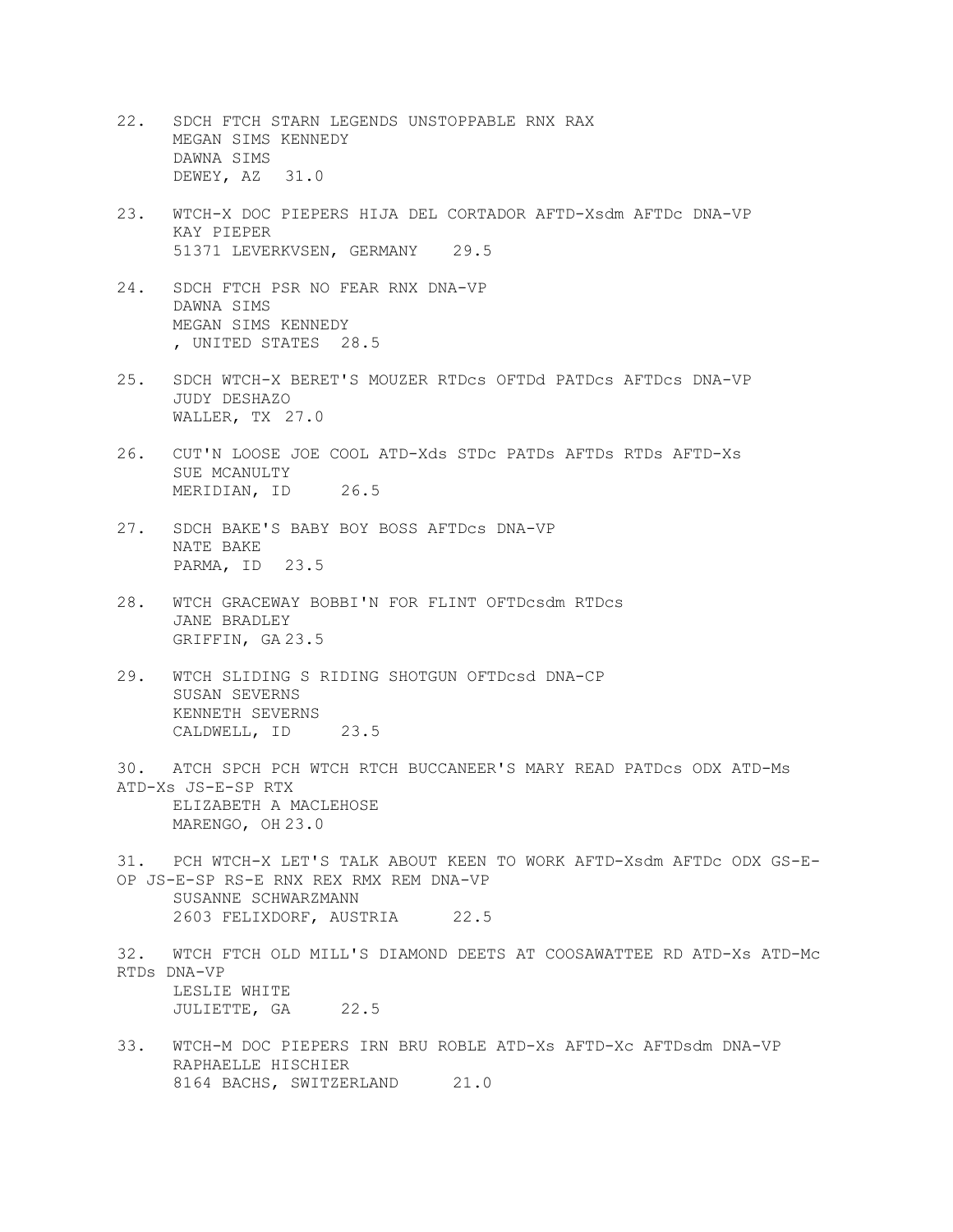34. WTCH-M SLASH V PAS DE BASQUE DIXIE OF SIN COLITA PATDcs ATD-Xs OFTDsm DNA-VP ESTELLA LEVY , UNITED STATES 21.0 35. SDCH WTCH-X SLIDING S LAST OF THE FURYANS AFTDcs RTDcs PATDcs DNA-VP DANIEL SANDERSON QUEEN CREEK, AZ 21.0 36. MOLLY'S DBLM HUSTON SOUNDTRACK ATD-Xs ATD-Md AFTDd OFTDm CD JS-N RAX DNA-VP SHARON F POPOWNIAK MOLLY WISECARVER PAULDEN, AZ 20.5 37. SDCH WTCH-X FTCH COOSAWATTEE HELP ON THE WAY PATDcs RTDcs DNA-VP WILLIAM D. MIDDLETON FINCASTLE, VA 19.5 38. SDCH FTCH RTCH MAKITA'S MEADOWLARK BN CD RTX DNA-VP KRISTINA CHURCHILL SCOTT CHURCHILL BLAIR, NE 19.5 39. WTCH PSR DANCE WITH A DREAM ATD-Xs ATD-Md AFTD-Xsdm AFTDc RTDcs RNX PAT WHITE FLAGSTAFF, AZ 19.5 40. SDCH FTCH WTCH-X RANAHANS TRIPLE CROWN PATDcs RD RTDcs DNA-VP TRICIA ALEXANDER KING CITY, CA 19.5 41. WTCH-X BJM SLYGUSS'S DARKSIDE AFTDcs DNA-VP LEROY J. MCKAY FRENCHTOWN, MT 19.0 42. SDCH FTCH WTCH-X RANAHANS READY FOR THE RIDE RTDcs PATDcs RD DNA-VP TRICIA ALEXANDER KING CITY, CA 18.5 43. WTCH OSA THE RIGHT CROSS PATDs PAULA M. REKOW EMMETT, ID 17.0 44. WTCH FTCH PSR 100 PROOF PATDcs RTDcs RNC RNX DAWNA SIMS MEGAN SIMS KENNEDY , UNITED STATES 17.0 45. ATCH SDCH WTCH-X BROOKWOOD'S SHENANIGANS CD RTDcs AFTDcdsm PATDcs GV-E-SP RNX RAX DNA-VP CAROL LANDRY ARTHUR LANDRY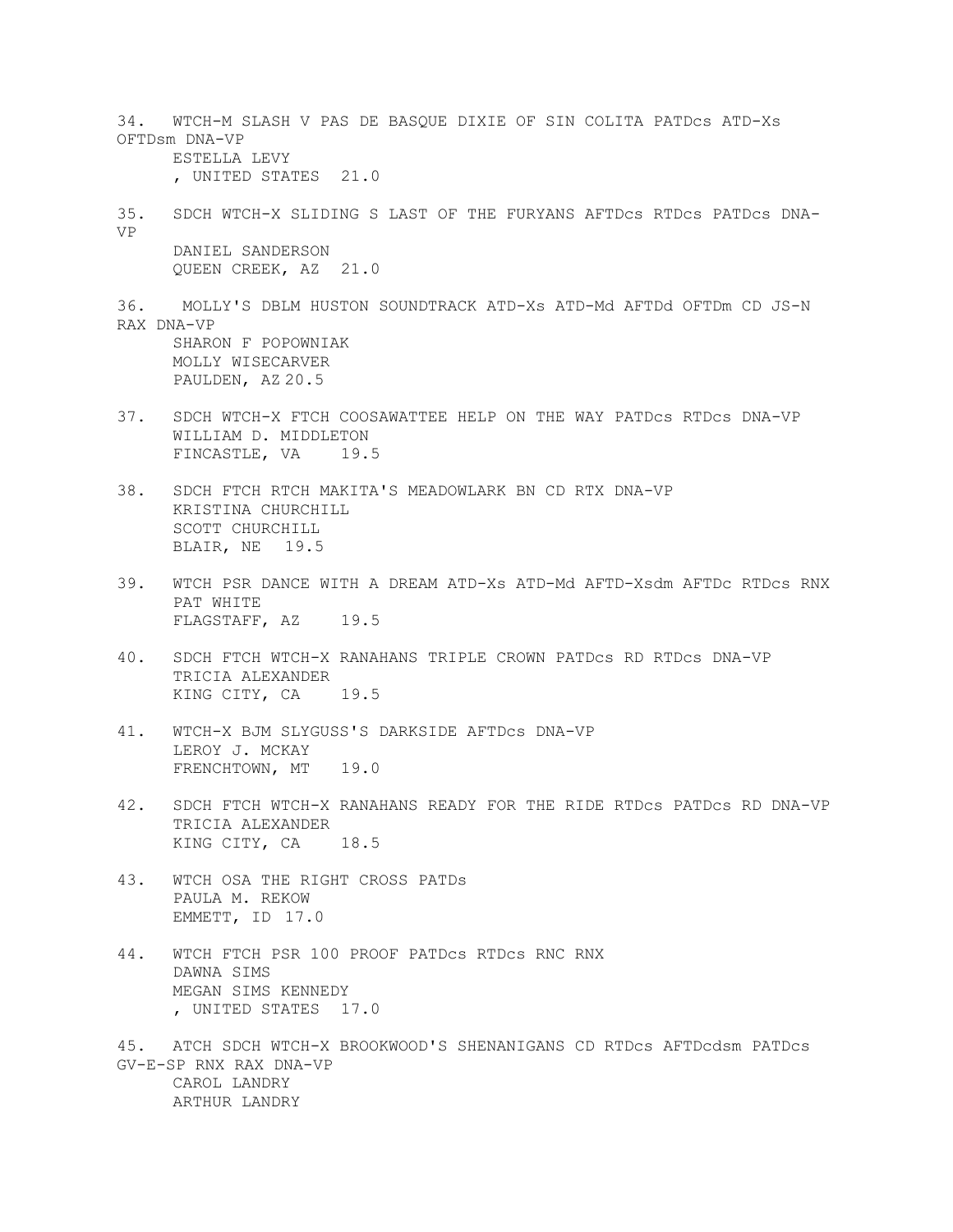CANTERBURY, NH 16.5

- 46. WTCH-M DEJAVU'S WHERE EAGLES DARE PATDcs ATD-Xsd AFTDcsdm RTDcs GS-N JS-E RS-N DNA-VP DIANE SOBEL-MEYER CHUCKEY, TN 16.5
- 47. WTCH LUCKY ROSE NO REGRETS ATD-Xd LISA LOWERY FORT PIERCE, FL 16.0
- 48. WTCH TRIANGLE X 2-BIT COWDOG OFTDcs NORMAN A PARRISH BLUE RIDGE, TX 13.5
- 49. WTCH BROOKWOOD'S FETCH 'EM TO ME OFTDd GS-E JS-O RS-O ARTHUR LANDRY CAROL LANDRY CANTERBURY, NH 13.0
- 50. WTCH FTCH COOPERVILLES LITTLE BOY BLEW BY YOU PATDc ATD-Md RTDcs DNA-VP ISAAC ANDERSON

GULFPORT, MS 13.0

- 51. WTCH FTCH SUNFIRE'S BEAR-UP ATD-Xsd RTDs DNA-VP LAURA CLAYTON QUINCY, FL 12.5
- 52. SVCH VCH ATCH-II SPCH PCH WTCH CH RTCH-2 BAYWIND WORTH THE WAIT CD OFTDs REX RMX REMX DNA-VP JILL WOLFARD BREMERTON, WA 12.0
- 53. WTCH-M BLACK BIRCH FARM THE KIPSTER PATDcs ATD-Xsd RTDcs DIANE F MENARD MORRISTON, FL 12.0
- 54. WTCH BR CARROLL'S DARK ANGEL VIN RTDcs DNA-VP BILLIE RICHARDSON OKOTOKS, AB T1S 1Z6, CANADA 11.0
- 55. SDCH WTCH-X OXBOW DOUBLE DOWN WITH LEGENDS RTDcs ATD-Xcd AFTDcs PATDcs OFTDm LINDA BARHITE PENROSE, CO 11.0
- 56. WTCH RAZ'N THE BAR N TAKIN' NAMES PATDs AFTDs OFTDcm RTDs WENDY PINCKNEY VERSAILLES, KY 10.5
- 57. WTCH-M S BAR L KODIAK ATD-Xc AFTDs OFTDcd DNA-VP SANDRA ZILCH 63768 HOESBACH, GERMANY 10.5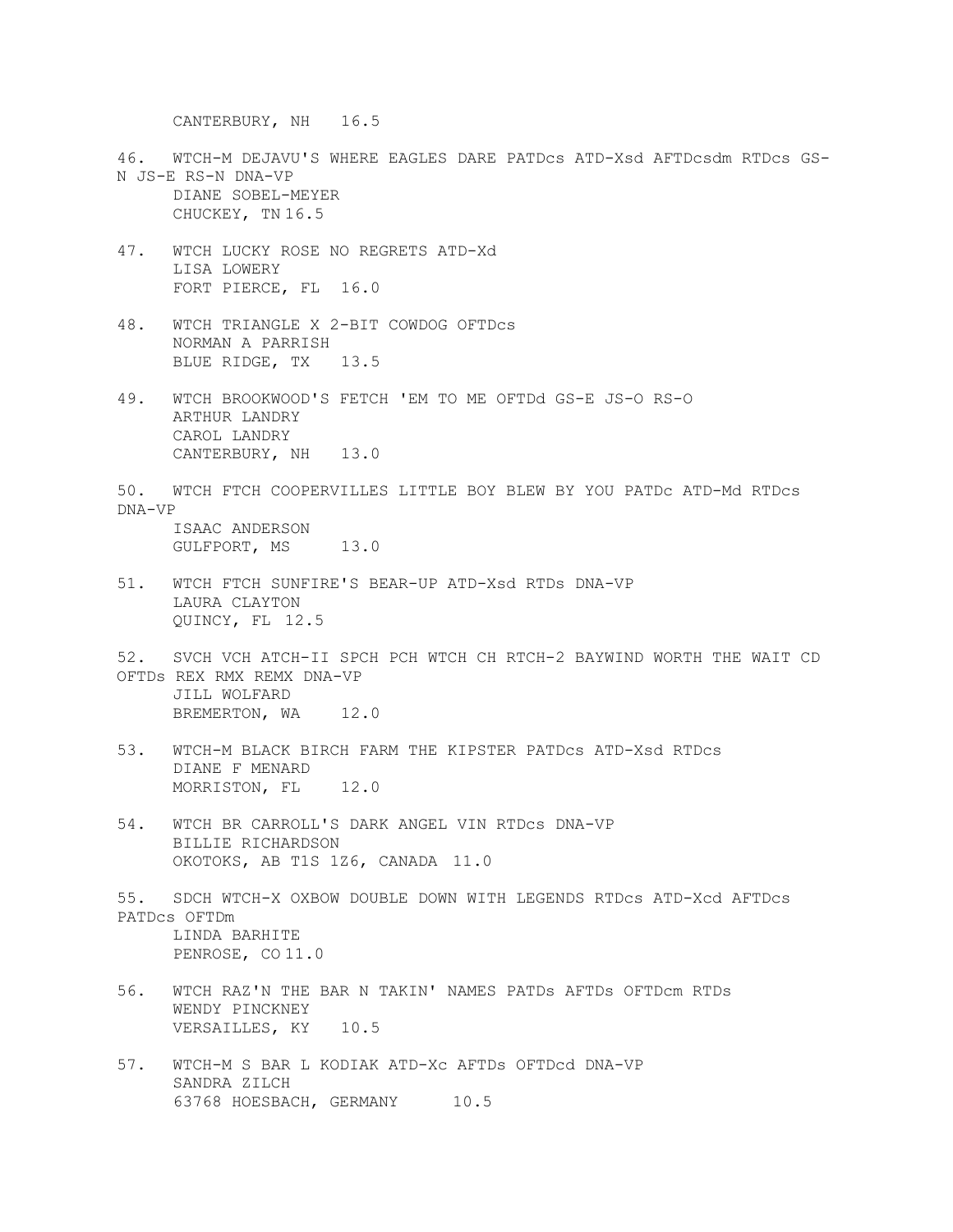58. WTCH FTCH RTCH-3 FAIR DINKUM OUTLAW ZOSEY WALES PATDc ATD-Xd RTDcs RTX DNA-VP CHERYL PADGETT CARTERSVILLE, GA 10.0 59. WTCH-M K-J KYOTIKALI PATDcs AFTDcsd RTDcs DNA-VP TINA BLASDELL PAYETTE, ID 10.0 60. WTCH MAKIN'8 WHATTA HOOT PATDc DNA-VP TENLEY DEXTER COLUMBIA, KY 10.0 61. WTCH V BAR C TEXAS WILDFIRE ZANETTI MARCO ZANETTI 47016 PREDAPPIO (FC), ITALY 9.0 62. WTCH BROOKRIDGE WHISPERS ON THE WIND OF MADABRA REGGIE MOOREHEAD SUSAN MOOREHEAD JENNIFER L CUNKELMAN MEBANE, NC 8.5 63. WTCH FEELING RAINBOW LET ME LIVE GS-N JS-O RS-N RNX DNA-CP CHIARA DALLE DONNE ZOLA PREDOSA, ITALY 8.5 1. WTCH MAKIN'8 OUTTA DA BLUE PATDcs DNA-VP TENLEY DEXTER COLUMBIA, KY 8.5 Sheep 1. RIVERBANK'S THE BET'S ON ATDsd STDc LAURA LANFRANCHI ELAINE VAAN HOGUE NEW BRAINTREE, MA8.5 2. SVCH PCH WTCH CH ATCH CALAIS CAROLINA ROOSTERHOTSAUCE AFTD-Xsd AFTDc OFTDm RTDcs BN CD GS-E-SP JS-E-SP RNX RAX REX RMX REM DNA-CP KERRY DAVIS LAS VEGAS, NV 8.0 3. CH MAKITA'S FULL MOON CRAZY AT GULFSTREAM ATDsd STDc AFTD-Xs AFTDdm RTDs DNA-VP KRISTINA CHURCHILL BLAIR, NE 8.0 4. WTCH BR TIME WILL TELL RTDcs DIANE F MENARD MORRISTON, FL<sub>7.5</sub> 5. WTCH KG VEST'S MACKENZIE PATDs ATD-Xsd AFTDsdm RTDs DNA-VP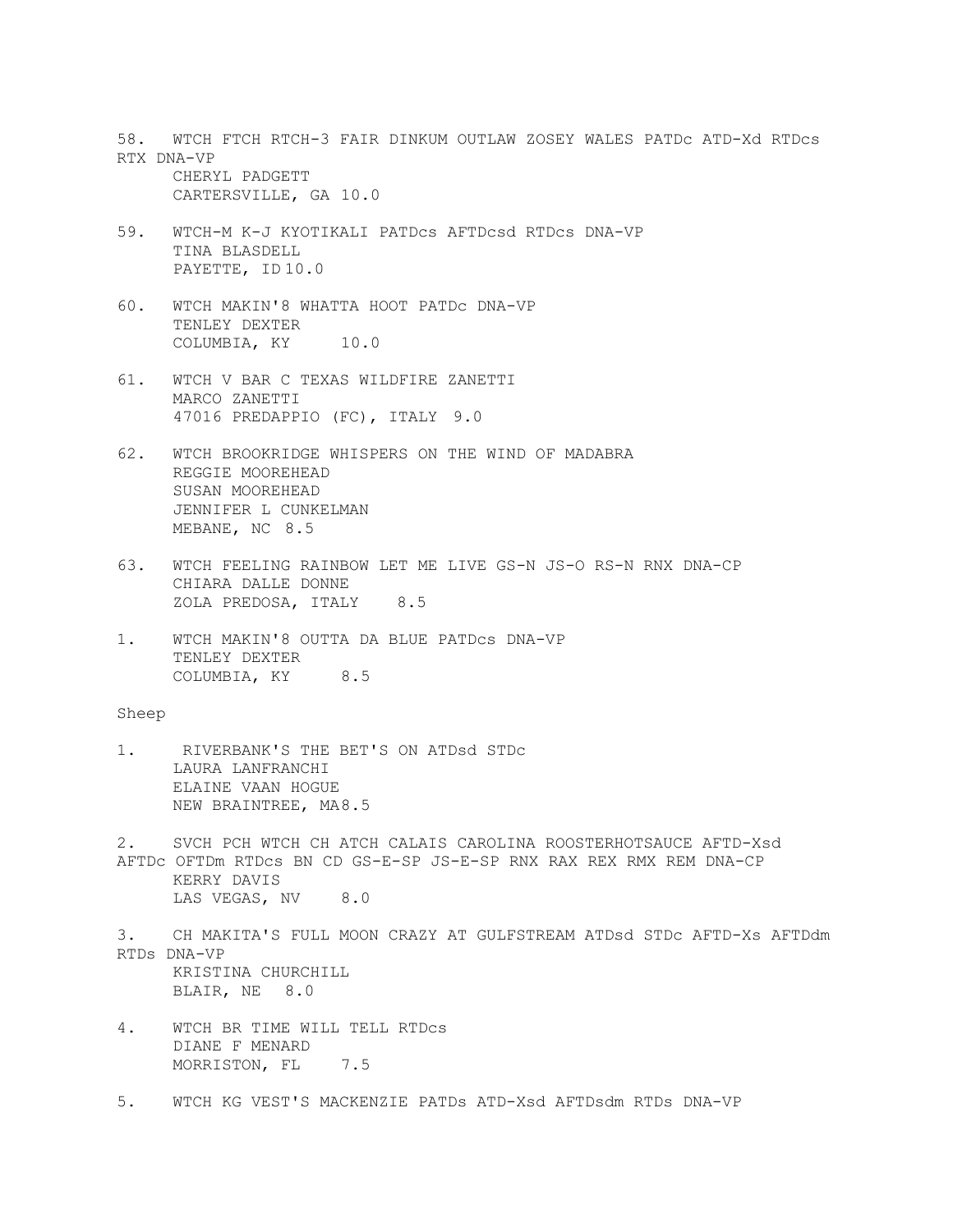LISA L KING EDDYVILLE, IA 7.5

- 6. WTCH LUCKY ROSE ANNIE UP DEBRAH ROSENGLICK MALABAR, FL 7.5
- 7. WTCH JSD 2017 MOONLIGHT DANCER SL SONIA LOMBARDI 61028 SASSOCORVARO, ITALY 7.0
- 8. WTCH DEJAVU J BAR D STRYKER "JAKE" PATDs DNA-VP JERRY ROWE SHARON ROWE OSBORNE, KS 6.5
- 9. KIDD PLAY MISTY FOR ME ATDsd OTDc DNA-CP NEAL DESHAZO WALLER, TX 6.5
- 10. WTCH LEGENDS GRIN AND BEAR IT OF AMISTAD AFTDcsd OFTDm JULIA PATTEN CORRALES, NM 6.5
- 11. WTCH BROOKWOOD'S LITTLE DEUCE COUPE GS-N JS-N RS-N CAROL LANDRY ARTHUR LANDRY CANTERBURY, NH 6.0
- 12. WTCH IRN BRU BLACK FOREST WILLOW OFTDm ATD-Mcd AFTDs ATD-Ms ATD-Xds DNA-VP

CARMEN CZIESZO D-78250 TENGEN, GERMANY 6.0

- 13. WTCH TUCKERCREEK TANGO LACUMPARSITA RTDs AFTDs DNA-VP TANYA L WHEELER MADISON WHEELER SLATE RIVER, ON P7J0G8, CANADA 6.0
- 14. WTCH COOSAWATTEE'S GEORGIA'S POISON RTDcs DNA-VP ANDREA KILLEBREW HIXSON, TN 5.5
- 15. WTCH DOC PIEPERS CULEBRERA GRIS OFTDcds DNA-VP KAY PIEPER KIRSTIN WETTENGL 51371 LEVERKVSEN, GERMANY 5.5
- 16. WTCH FROGPEAK MOOSHKA AT JUBA CREEK ATD-Mc AFTDm DNA-VP MARY POWELL THERESA R NIEMAN , UNITED STATES 5.5
- 17. IMAGINE THE RIGHT CROSS ATDsd OTDc DNA-VP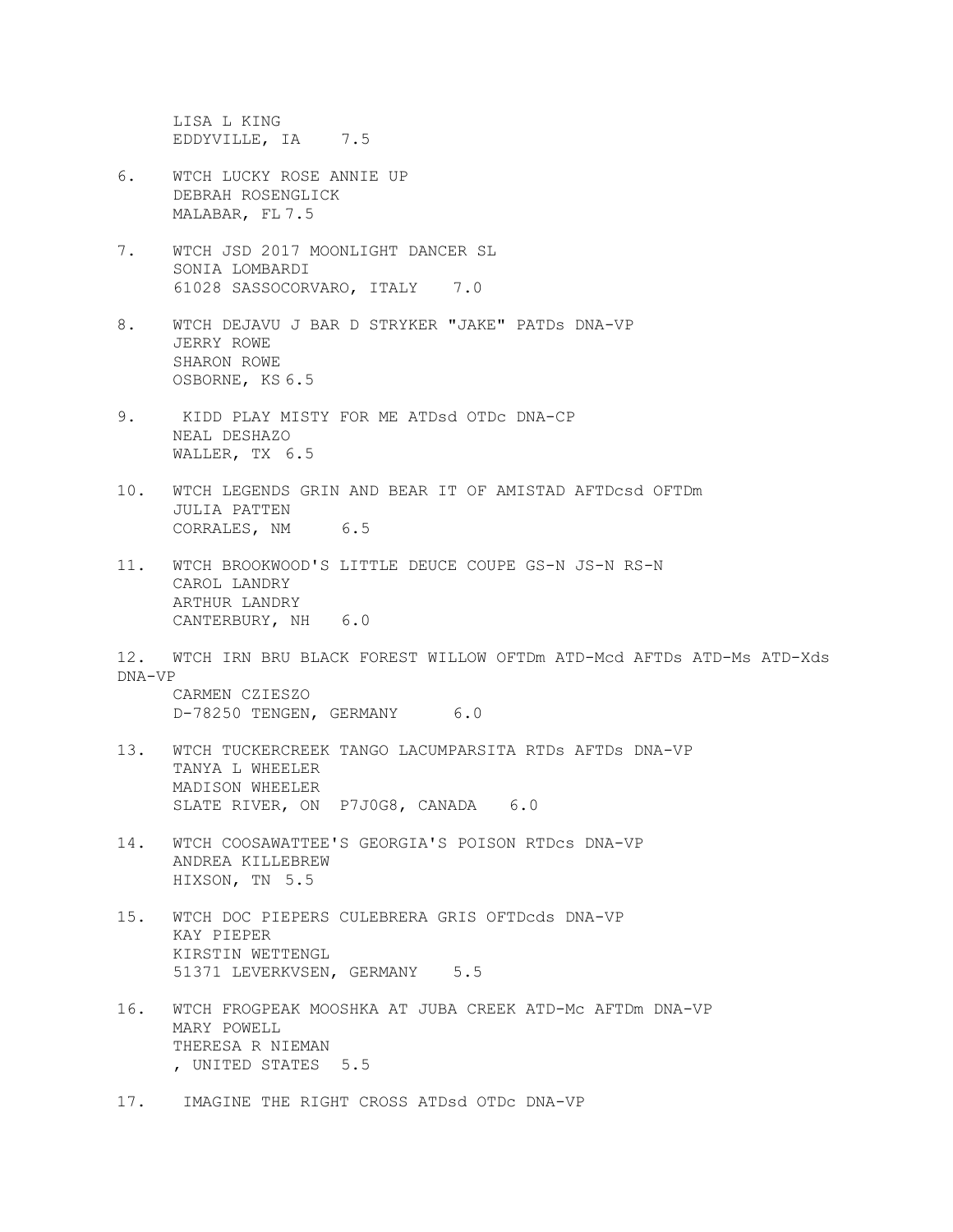BECKY BAILIE MANCHESTER, MI 5.5 18. WTCH SUPERFLY'S DROP RED GORGEOUS AFTDcs BN CD GS-O JS-O RS-O RNX REX DNA-VP MELANIE ZARCHIKOFF WINLAW BC VOG 2J0, CANADA 5.5 19. ATCH ALLSTARS U R MY BLACK JAGUAR LS-N ATDsd STDc OFTDsd GS-E-SP JS-E-SP RNX RA ROBIN WOLTERS GRANT, MI 5.0 20. SDCH ARTIZEN RIDE SHOTGUN 4 THE BRAND AFTDcsdm DIANE PRATHER TULAROSA, NM 5.0 21. WTCH CROSSBOW KALLAN TO MARJOHRITA OFTDs DNA-VP MARGARITA CRAIG 31430 POLASTRON, FRANCE 5.0 22. WTCH TUCKER CREEK'S PEARL HART OFTDdm RTDcs CD GS-O JS-E RS-O RNX RA LAURA FUNK BAY CITY, WI 5.0 23. WTCH VEST'S PEAK 7' B MISTLETOE LIL DNA-VP STEFFI LOEPFE CH-5732 ZETZWIL, SWITZERLAND 5.0 24. WTCH BAKES ROYAL KHALEESI AFTDcs RTDcs DNA-VP STEPHANIE BAKE NATE BAKE PARMA, ID 4.5 25. WTCH JUSTUS N SWIZZLE MCCAIN DNA-CP MARTI PARRISH ELLENSBURG, WA 4.5 26. HOF SPCH WTCH-X FTCH ATCH-VI RTCH LET'S TALK ABOUT COME TO ME ODX CDX RTX DNA-CP SUSANNE SCHWARZMANN 2603 FELIXDORF, AUSTRIA 4.5 27. WTCH PSR ELKRUNS TAKE A DEEP BREATHE AFTDm DNA-CP LINDA MCDANIEL ALAMOGORDO, NM 4.5 28. SUGARWIND'S ON THE ROCKS OTDc ATDds DNA-CP SUSANNA SKOGLUND ENKOPING, SWEDEN 4.5

29. WTCH WABUN K-JEE OFTDm GS-O JS-O RS-N DNA-VP STEFANO ARCHI